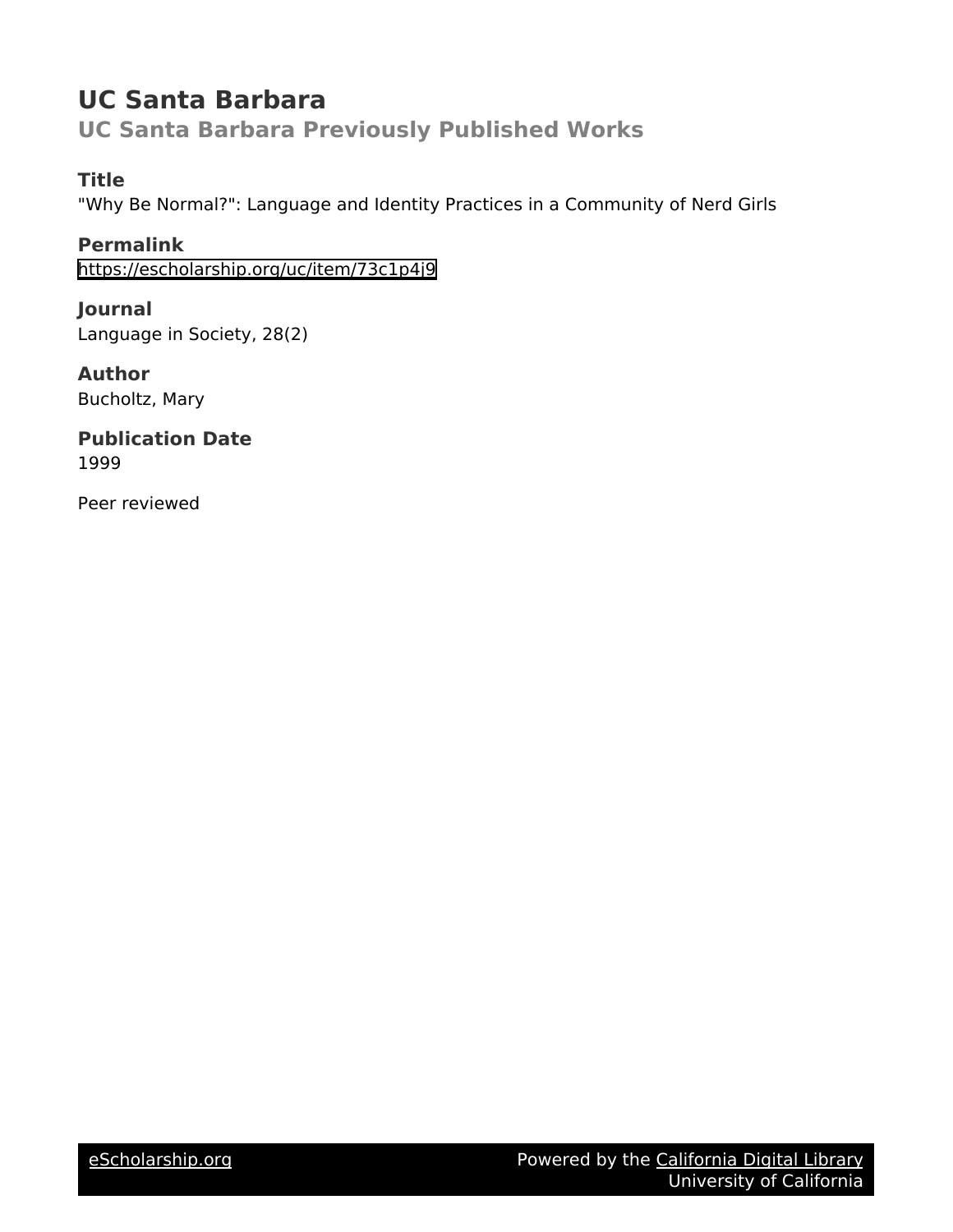# **"Why be normal?": Language and identity practices in a community of nerd girls**

### MARY BUCHOLTZ

*Department of English Texas A&M University College Station, TX 77843–4227 bucholtz@tamu.edu*

#### ABSTRACT

The introduction of practice theory into sociolinguistics is an important recent development in the field. The community of practice provides a useful alternative to the speech-community model, which has limitations for language and gender researchers in particular. As an ethnographic, activitybased approach, the community of practice is of special value to researchers in language and gender because of its compatibility with current theories of identity. An extension of the community of practice allows identities to be explained as the result of positive and negative identity practices rather than as fixed social categories, as in the speech-community model. The framework is used here to analyze the linguistic practices associated with an unexamined social identity, the nerd, and to illustrate how members of a local community of female nerds at a US high school negotiate gender and other aspects of their identities through practice. (Community of practice, gender, discourse analysis, identity, social construction, social practice, speech community, adolescents, nerds)\*

In sociolinguistics, social theory is rooted in the concept of the speech community. As a language-based unit of social analysis, the speech community has allowed sociolinguists to demonstrate that many linguistic phenomena previously relegated to the realm of free variation are in fact socially structured. Thus Labov 1966 showed that the linguistic heterogeneity of New York City can be quantitatively analyzed as the patterning of a single speech community, despite differences in New Yorkers' language use based on sociological variables such as age, social class, and gender.

Nonetheless, because the concept of speech community is indigenous to sociolinguistics, it is not connected to any larger social theory. This theoretical isolation, along with the fact that the speech community defines the social world in strictly (socio)linguistic terms, has meant that sociolinguistic theory has largely stood apart from theoretical advances in related disciplines. Meanwhile, within sociolinguistics, the concept of the speech community has been hotly contested

© 1999 Cambridge University Press 0047-4045/99 \$9.50 203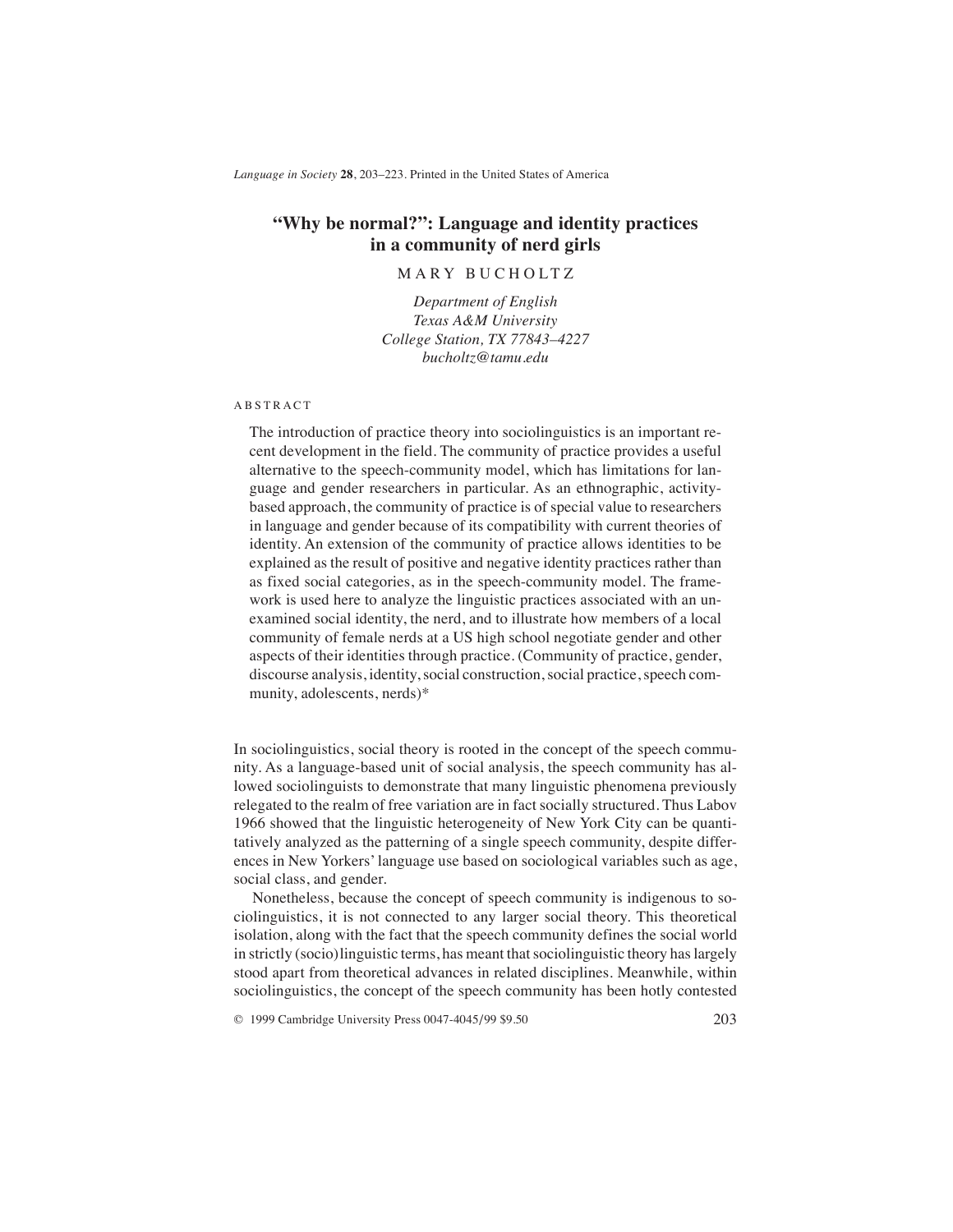and continually revised as researchers have uncovered the limitations of previous definitions.

The speech community presents special difficulties for researchers in the sociolinguistic subfield of language and gender. The disciplinary autonomy of theory based on the speech community is unproblematic for traditional sociolinguistic research, which uses social information to account for linguistic phenomena such as sound change. But when sociolinguists reverse the direction of analysis – asking instead how linguistic data can illuminate the social world, as language and gender researchers seek to do – then connections to social theory beyond linguistics become imperative. Moreover, the speech community model, which was designed to analyze sociolinguistic phenomena at a macro level, is often inappropriate and inadequate for the kinds of questions currently being asked in language and gender scholarship. Central among these is the question of identity: How do speakers use language to project their identities as gendered beings? And how are gender identities interwoven with other social parameters?

This article draws on a theory of community and identity that avoids the problems associated with the speech community model. The new framework, the community of practice, emerges from PRACTICE THEORY, an approach that has currency in such disciplines as sociology, anthropology, and education. The connections of the community of practice to these recent developments in other fields allow sociolinguists to offer more fully theorized social explanations than were possible with the earlier model. In addition, the community of practice overcomes many of the faults that sociolinguists have found with the speech community, and it therefore has wide applicability to the field's central questions. The theory's broad range of use is especially evident in language and gender studies – because, unlike the speech community, the community of practice was introduced into sociolinguistics specifically to address issues of gender.

In this article, I build on the theory of the community of practice to develop its potential as an analytic tool for the sociolinguistic investigation of gendered identities. The framework is applied to a social identity, that of the nerd, which has remained out of bounds in traditional sociolinguistic research based on the speech community. This identity is analyzed within the community of practice framework because only this concept permits us to draw on the linguistic and social information necessary to understand the production of nerd identity. I argue that nerd identity, contrary to popular perceptions, is not a stigma imposed by others, but a purposefully chosen alternative to mainstream gender identities which is achieved and maintained through language and other social practices.

## LANGUAGE AND PRACTICE THEORY

The idea that the social world is best viewed as a set of practices is not new. Praxis is a foundational concept of Marxism, and more recently Giddens 1979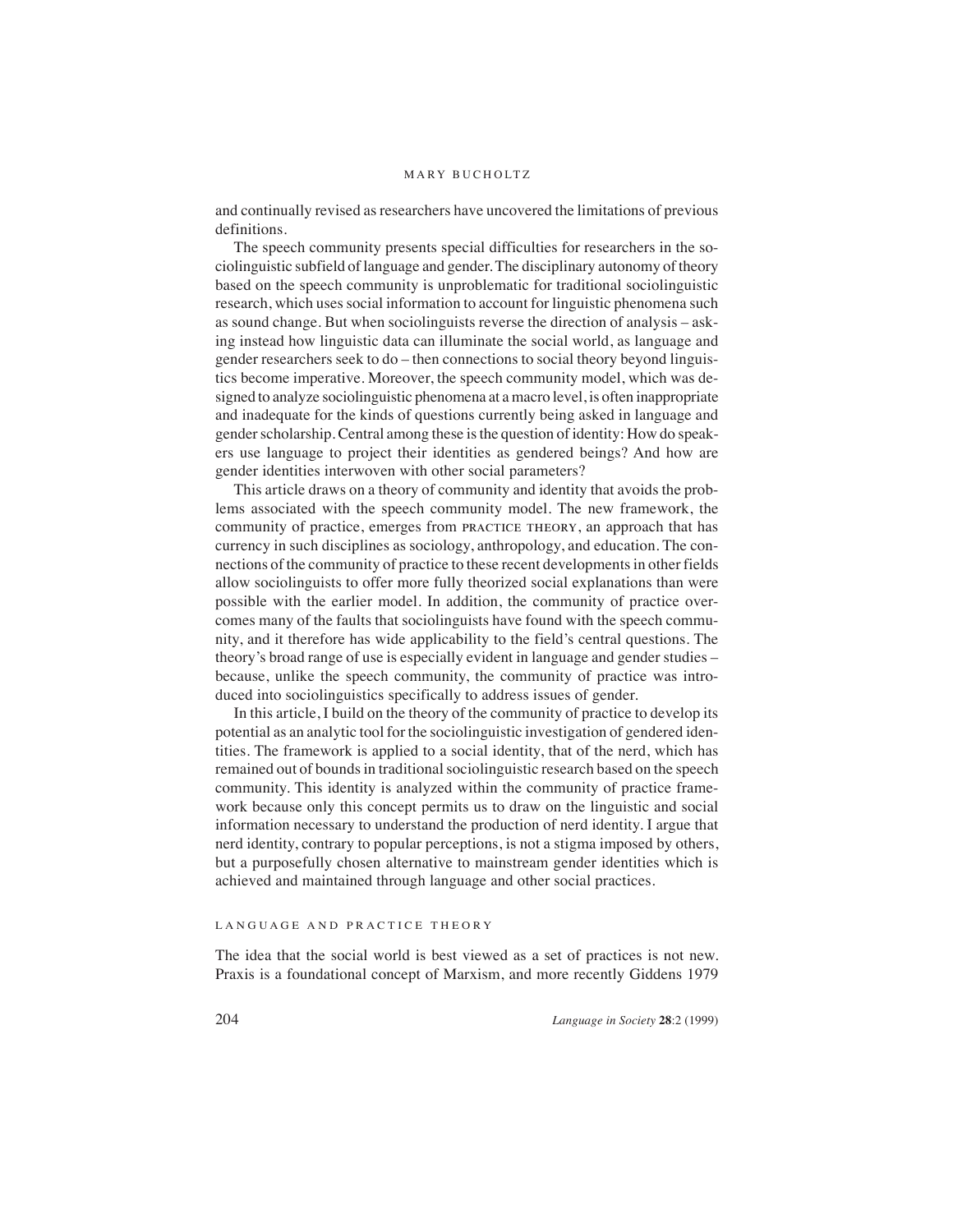has offered a practice-based account as a way out of the impasse created by social structure, on the one hand, and personal agency, on the other. Given the focus of practice theory on enduring social activity, it was perhaps inevitable that it should soon come to view language as a central object of social analysis. Outside linguistics, this perspective has been most fully articulated by the French sociologists Pierre Bourdieu (1978, 1991) and Michel de Certeau (1984). Both Bourdieu and Certeau understand language in relation to other social practices, and both scholars view language as a social phenomenon, rather than merely as an abstract formal system. As a consequence, they explicitly align their work with the sociolinguistic enterprise, broadly conceived; the litany of familiar names they invoke includes Joshua Fishman, Erving Goffman, William Labov, and Emanuel Schegloff.

For Bourdieu, the starting point of practice is HABITUS, the set of dispositions to act (e.g. speak, walk, read, or eat) in particular ways which are inculcated in each individual through implicit and explicit socialization. These dispositions are linked to particular social dimensions such as class and gender. Habitus is also tied to the body via HEXIS, the individual's habitual and socially meaningful embodied stances and gestures, and through other aspects of physical self-presentation. Language is merely one practice in which habitus is embedded, and through which the individual becomes socially locatable to observers. Thus non-linguistic social practices and language should be approached in analogous ways.As Bourdieu observes (1991:89),

Not only are linguistic features never clearly separated from the speaker's whole set of social properties (bodily hexis, physiognomy, cosmetics, clothing), but phonological (or lexical, or any other) features are never clearly separated from other levels of language; and the judgement which classifies a speech form as "popular" or a person as "vulgar" is based, like all practical predication, on sets of indices which never impinge on consciousness in that form.

Bourdieu here offers two important methodological insights to sociolinguists: first, that non-linguistic practices may carry important linguistic information (and vice versa); and second, that a complete sociolinguistic analysis must examine multiple levels of language simultaneously. Yet, as a theorist, Bourdieu is less useful to sociolinguists, and especially to language and gender scholars. His insistence on the unconsciousness of practice reflects a general attenuation of agency within his theory. Although speakers are not bound by their habitus, which is inflected by the particular context in which it occurs, the tendency is to act in accordance with what has been naturalized as appropriate. Bourdieu sees the individual, then, more as a product of social structure than as a free agent. Practice at the local level – especially linguistic practice, which is embedded in the class habitus of the standard and the non-standard – is primarily in the business of reproducing existing social arrangements.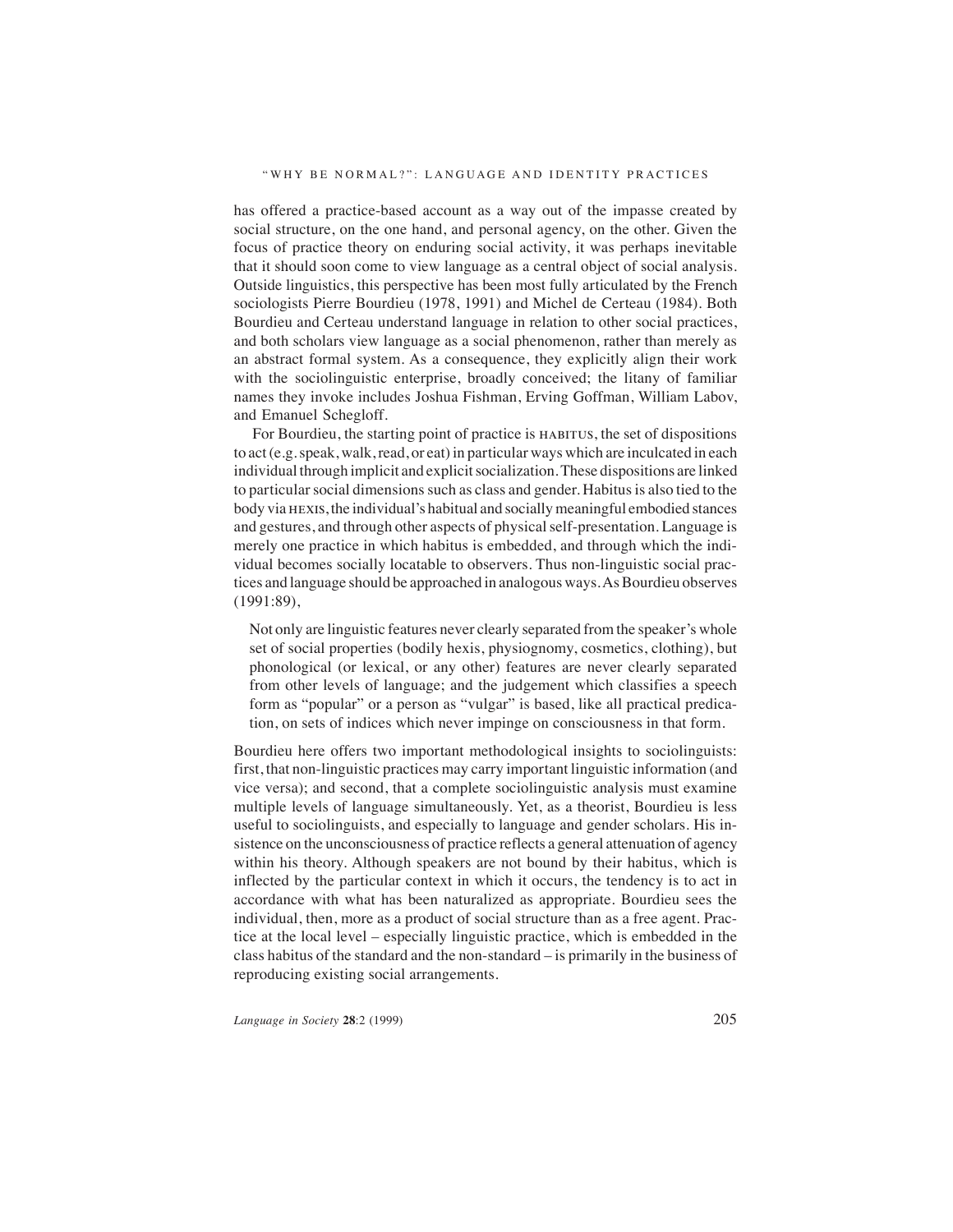For Certeau, by contrast, the individual is much more agentive, because the focus of investigation is subversion as well as reproduction of the social order. But like Bourdieu, Certeau finds inspiration for his project in linguistics:

Our investigation ... can use as its theoretical model the CONSTRUCTION of individual sentences with an ESTABLISHED vocabulary and syntax. In linguistics, "performance" and "competence" are different: the act of speaking (with all the enunciative strategies that implies) is not reducible to a knowledge of the language. By adopting the point of view of enunciation – which is the subject of our study – we privilege the act of speaking; according to that point of view, speaking operates within the field of a linguistic system; it effects an appropriation, or reappropriation, of language by its speakers; it establishes a present relative to a time and place; and it posits a CONTRACT WITH THE other (the interlocutor) in a network of places and relations. These four characteristics of the speech act can be found in many other practices (walking, cooking, etc.). (1984:xiii; original emphasis)

Certeau here makes the link between language and other social practices even more explicit than did Bourdieu before him. Certeau sees all social practices, both linguistic and non-linguistic, as similar in their social effects. But where Bourdieu considers practice to be a reproduction of social structure, Certeau views it as an appropriation, an act of agency. The point, then, is to understand how culturally shared resources (such as language) are made to serve the specific social needs of individuals. These needs may enforce the social status quo, but they may just as easily challenge or revise it.

A third theory of practice has been developed within anthropology by Ortner 1996, who criticizes earlier scholarship on the grounds that it fails to take seriously the practices of women. Making the female agent central in the project of practice theory, Ortner constructs a framework that has room for both structure and agency. Although language is not a guiding concept in Ortner's work as it is for Bourdieu and Certeau, she views structure itself as textual in nature – the "field of a linguistic system", in Certeau's words – within which an individual act of speaking operates. Thus a complete analysis of gender, and especially of language and gender, cannot focus on texts alone. As Ortner argues (1996:2),

Studies of the ways in which some set of "texts" – media productions, literary creations, medical writings, religious discourses, and so on – "constructs" categories, identities, or subject positions, are incomplete and misleading unless they ask to what degree those texts successfully impose themselves on real people (and which people) in real time. Similarly, studies of the ways in which people resist, negotiate, or appropriate some feature of their world are also inadequate and misleading without careful analysis of the cultural meanings and structural arrangements that construct and constrain their "agency", and that limit the transformative potential of all such intentionalized activity.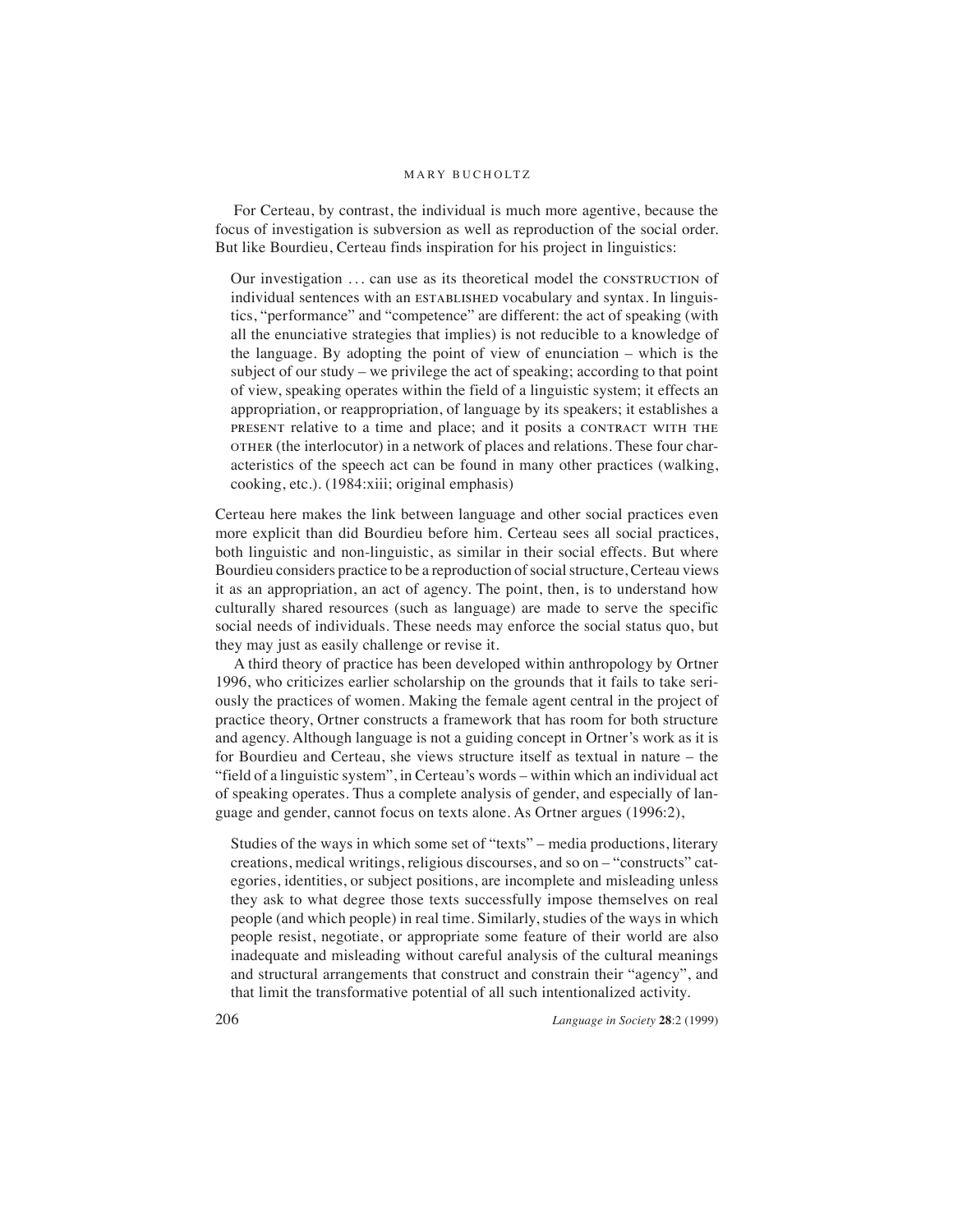The possibility – and the reality – of such unified analyses within language and gender studies is offered by the community of practice framework. More than any previous approach in sociolinguistics, the community of practice allows researchers to examine, in a theoretically adequate way, both the actions of individuals and the structures that are thereby produced and reproduced, resisted and subverted.

# GENDER, THE SPEECH COMMUNITY. AND THE COMMUNITY OF PRACTICE

Ortner's introduction of a feminist perspective was a relatively late development in practice theory in anthropology and sociology. Likewise, the theory of the community of practice, which emerged from education (Lave 1988, Lave & Wenger 1991, Wenger 1998), was not applied to gender until it was imported into linguistics by Eckert & McConnell-Ginet in a highly influential survey article (1992). As an alternative to the speech community – a central analytic tool of sociolinguistics – the community of practice requires language and gender scholars to rethink traditional notions of community, identity, and gender. However, Eckert & McConnell-Ginet do not offer an explicit critique of the speech community; although that concept has been widely debated (see Hudson 1980, Williams 1992), its particular limitations for language and gender research have not been systematically addressed. I suggest six ways in which the speech community has been an inadequate model for work on language and gender:

(a) Its tendency to take language as central.

(b) Its emphasis on consensus as the organizing principle of community.

(c) Its preference for studying central members of the community over those at the margins.

- (d) Its focus on the group at the expense of individuals.
- (e) Its view of identity as a set of static categories.

(f) Its valorization of researchers' interpretations over participants' own understandings of their practices.

# *Language vs. social practice*

The speech community has been defined in many ways, but every definition posits language as a primary criterion of community. What is taken as shared may be the linguistic system (Bloomfield 1933:42–56); or shared linguistic norms (Labov 1972, Guy 1988); the pattern of variation (Milroy 1992); or only a set of sociolinguistic norms (Romaine 1982). The emphasis may be less on the linguistic system, and more on shared interactional settings and norms (Hymes 1974, Dorian 1982, Silverstein 1996). But in every case, the focus remains on language. Even many scholars who advocate a more interactional approach understand in-TERACTION to be a preeminently linguistic concept. Other forms of mutual engagement – that is, all non-linguistic aspects of social activity – are marginalized or ignored.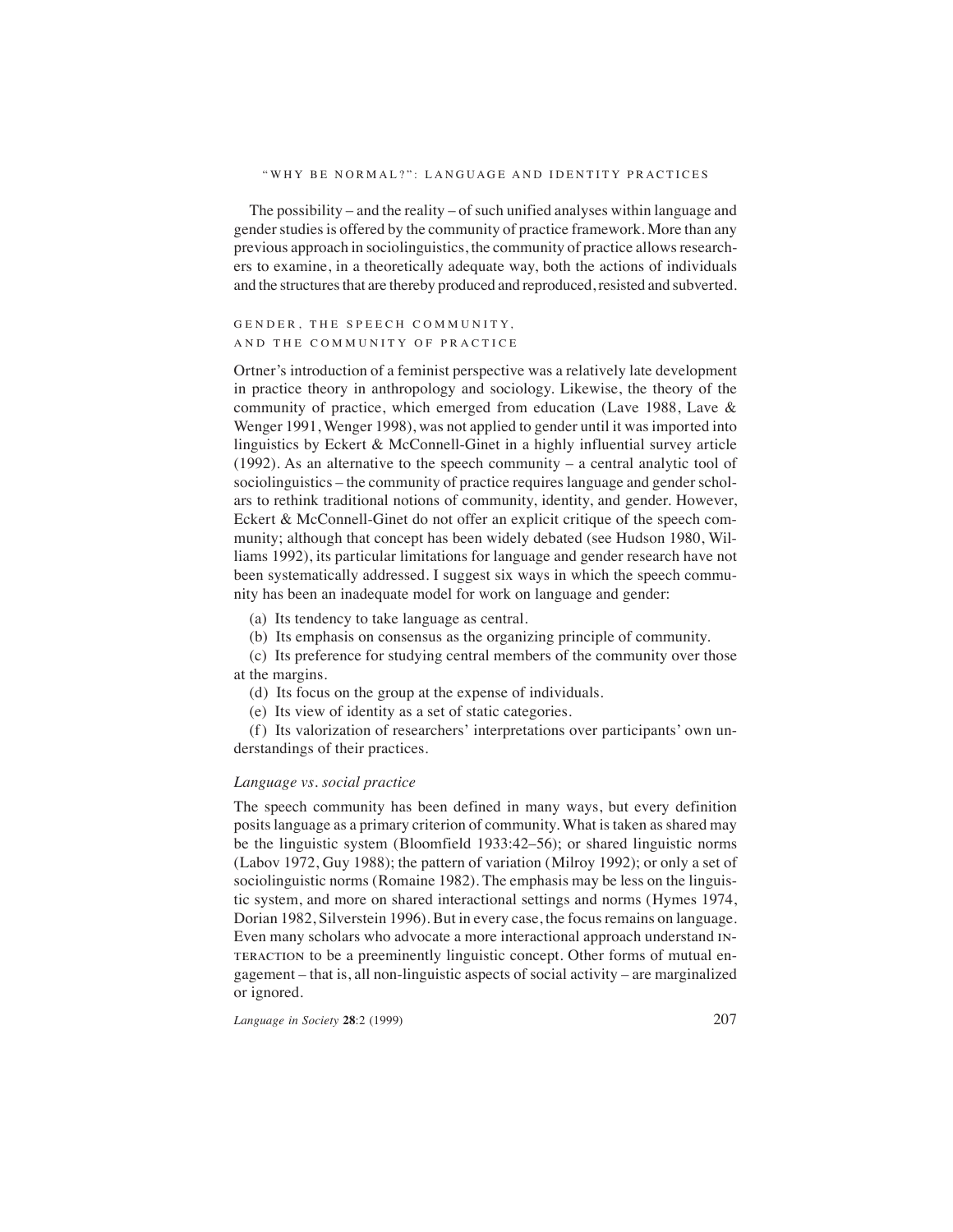By recognizing practice – the social projects of participants – as the motivating context for linguistic interaction, the theory of the community of practice makes activity much more central to sociolinguistic analysis. Just as importantly, whereas the speech community model understands language as fundamentally disembodied – as detachable from the physicality of speakers – the community of practice quite literally reincorporates language into the physical self. In this regard, it echoes Bourdieu's concept of hexis – a crucial connection for feminist researchers, for whom the specificity of the gendered body is a theoretical starting point.

# *Consensus vs. conflict*

Another aspect of the traditional model that has received a great deal of criticism is the idea that the speech community is constituted around shared sociolinguistic norms. This definition was first proposed by Labov 1972, and was taken up by many subsequent researchers. The postulate that speakers agree on and uphold certain linguistic forms as normative, regardless of differences in social background, assumes a consensus model of society that is at odds with a long-standing tradition of social theory. Several sociolinguists have critiqued the Labovian definition of the speech community on these grounds (e.g. Rickford 1986, Milroy 1992). Moreover, the invocation of "norms" obscures the fact that these are successfully imposed ideologies favoring the interests of the powerful (Bourdieu 1991). This arrangement has long been recognized by scholars of language and gender who have worked to combat views of women's language as deficient in comparison to men's (see Cameron 1992:42 ff.)

# *Central vs. marginal members*

The language of norms also presumes that some members of the speech community are central and others are marginal, and that it is the central members who are of interest. To be sure, the structured heterogeneity of the speech community improves on earlier models by recognizing the existence and systematicity of heterogeneity; however, speakers who do not share the same norms (for example, because they are recent immigrants or transplants from other regions) are excluded from the community.<sup>1</sup> Thus, despite the model's emphasis on heterogeneity, the focus is in fact on what speakers share. Marginal members rarely enter the analysis, and when they do, they remain at the margins; their linguistic practices are used primarily to demonstrate how they fall short of central membership. Language and gender researchers are acutely aware of the problems with this approach. Because women may be defined, implicitly or explicitly, as marginal to the vernacular speech community, they may be underrepresented or simply misrepresented (cf. Morgan 1999). Speakers whose identities differ from those of the wider community – especially those whose gender identities do not conform to community norms – are likewise omitted or obscured in research within this paradigm.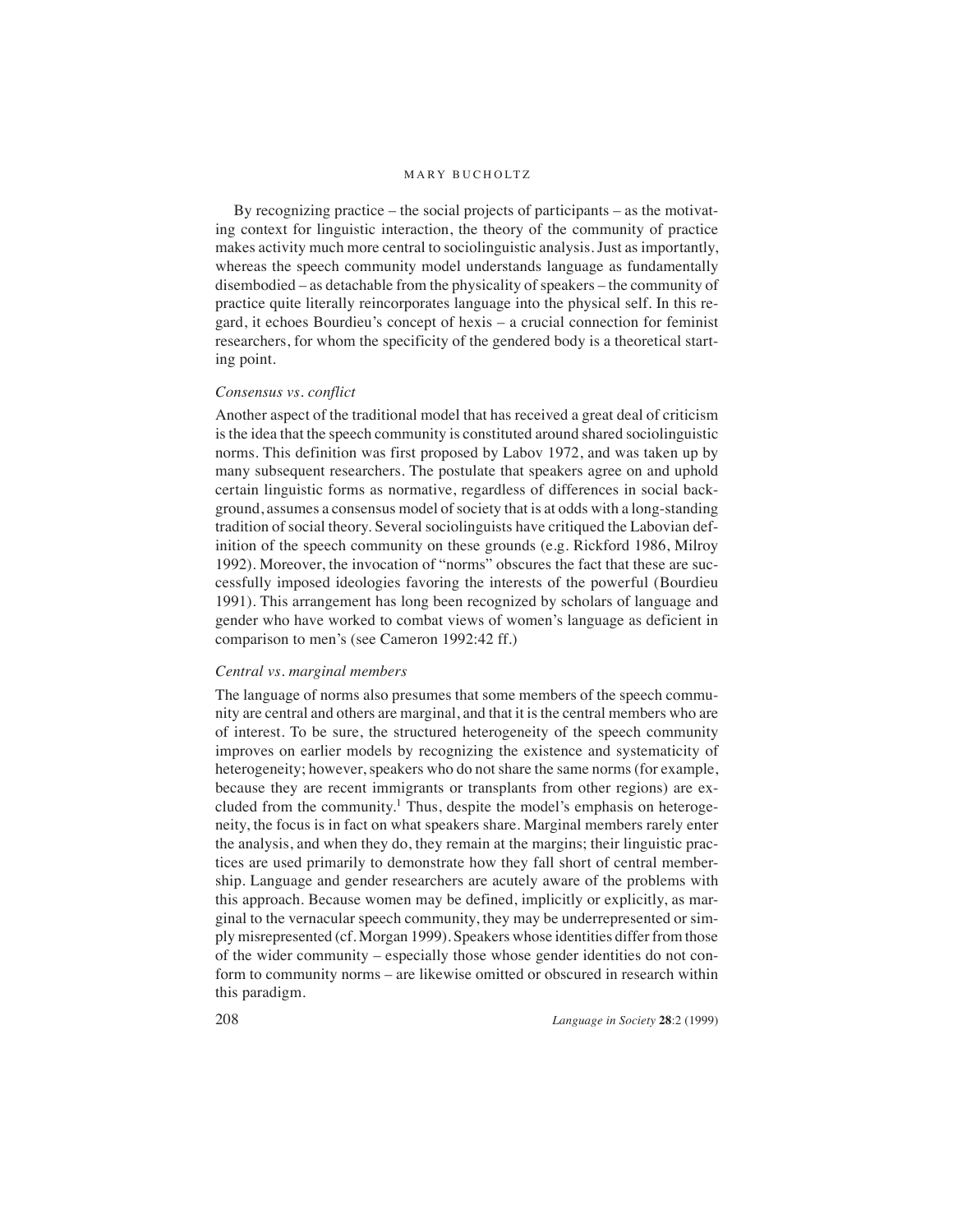The expectation of consensus in speech community norms also requires that the system be closed to outside influence. The possibility of interaction between speech communities is not important in the model.<sup>2</sup> Hence researchers seek sameness, not difference; difference (e.g. in language use) is contained by interpreting it as sameness at an underlying level (e.g. in shared sociolinguistic norms). With this emphasis on analysis of the group as an autonomous system, phenomena resulting from linguistic and cultural contact (Pratt 1987) may be overlooked. For example, the focus on the internal workings of the speech community does not accommodate investigations of gendered interaction across cultural groups.

#### *Groups vs. individuals*

Related to the problem of homogeneity in the speech community model is its privileging of the group over the individual as the unit of analysis. In such an approach, the role of the individual is merely to instantiate the practices of the group. Individual actions result less from choice and agency than from a social order that impinges on individuals from above. The traditional model's strong preference for structure over agency means that individual variation, or style, is interpreted as the mechanical outcome of structural forces such as situational norms. A more agentive view locates style in personal choices concerning selfpresentation (Johnstone 1995, 1996, Johnstone & Bean 1997). This perspective, which also admits structural constraints on the individual, is well suited for gender studies, given the field's longtime recognition that individuals make purposeful choices in the face of the limitations imposed on them by social structures. As Ortner notes above, one of the benefits of practice theory is its ability to cope with both aspects of women's (and men's) lives.

### *Identity categories vs. identity practices*

The structural perspective is a static perspective, one in which the social order remains largely unaltered. Changes in the practices of its inhabitants have the effect of keeping the system in equilibrium. Nowhere is this more evident than in the speech community model's implicit theory of identity: Individuals are viewed as occupying particular social identities throughout their lives by virtue of their position in the social structure. Such an analysis is particularly problematic for researchers of language and gender. The concept of identity is central to genderoriented research, but the version offered by the speech community framework contradicts basic insights of recent feminist theory. Contemporary feminists view identities as fluid, not frozen; they note that, although identities link individuals to particular social groups, such links are not predetermined. Instead, identities emerge in practice, through the combined effects of structure and agency. Individuals engage in multiple identity practices simultaneously, and they are able to move from one identity to another. This process is not entirely unconstrained; speakers may end up reproducing hegemonic identities more often than resisting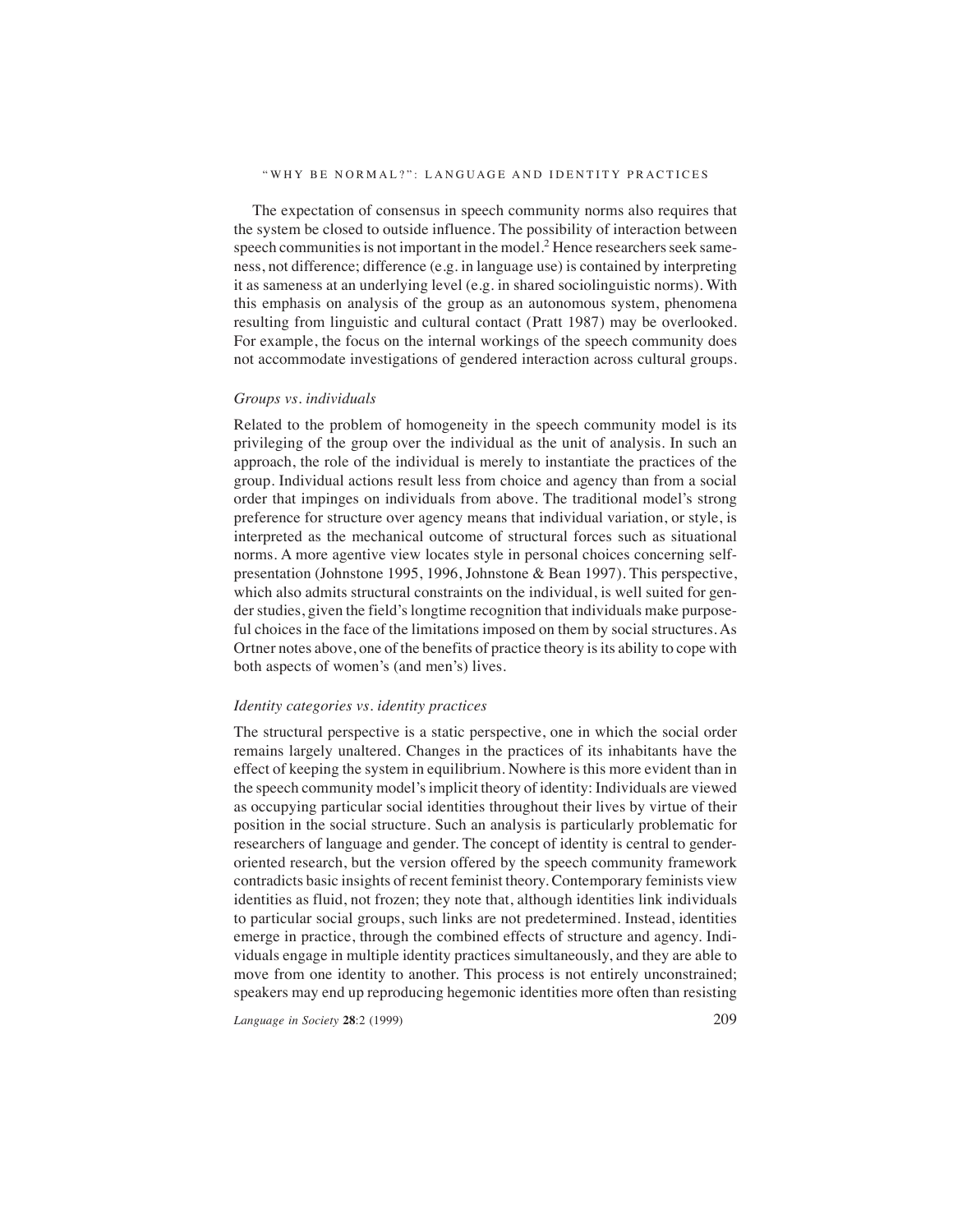them, as suggested by Holmes 1997. It is also important, however, to call attention to the previously unacknowledged flexibility of identity formation.

# *Top-down vs. bottom-up*

For the specificity of identity to become visible, it must be examined from the point of view of the individuals who enact it. Such a vantage point is not available within the speech community model, which privileges the analyst's interpretations over those of participants. Indeed, the speech community itself is an analytic construct which may fail to correspond to its putative members' own perceptions. Nonetheless, many analyses are carried out under the belief that the linguist has access to elements of speakers' reality that are not available to the speakers themselves.

An alternative to this top-down paradigm is ETHNOGRAPHY, an approach that is participant- rather than analyst-driven. Where the speech community framework is skeptical of speakers' perspectives on their own practices, ethnography makes local interpretations central to the analysis. Gender does not have the same meanings across space and time, but is instead a local production, realized differently by different members of a community; thus an ethnographic orientation yields particularly fruitful results for language and gender research.

# NERDS, GENDER, AND THE COMMUNITY OF PRACTICE

The inadequacies of the speech community model for scholars of language and gender are overcome in the theory of the community of practice as articulated by Eckert & McConnell-Ginet 1992, 1995.<sup>3</sup> Rather than investing language with a special analytic status, the community of practice framework considers language as one of many social practices in which participants engage. By defining the community as a group of people oriented to the same practice, though not necessarily in the same way, the community of practice model treats difference and conflict, not uniformity and consensus, as the ordinary state of affairs. The inherent heterogeneity of the community of practice also brings marginal members to the forefront of analysis. One reason for this shift to the margins is that some peripheral members are recognized as novices, as in Lave & Wenger's original formulation (1991). More importantly, however, the community of practice, unlike the speech community, may be constituted around any social or linguistic practice, no matter how marginal from the perspective of the traditional speech community. Likewise, by focusing on individuals as well as groups, the theory of the community of practice integrates structure with agency. And because identities are rooted in actions rather than categories, the community of practice model can capture the multiplicity of identities at work in specific speech situations more fully than is possible within the speech community framework. Such nuanced description is also facilitated by Eckert & McConnell-Ginet's intrinsically ethnographic approach to language and gender research. The remainder of this article draws on the above characteristics of the community of practice to dem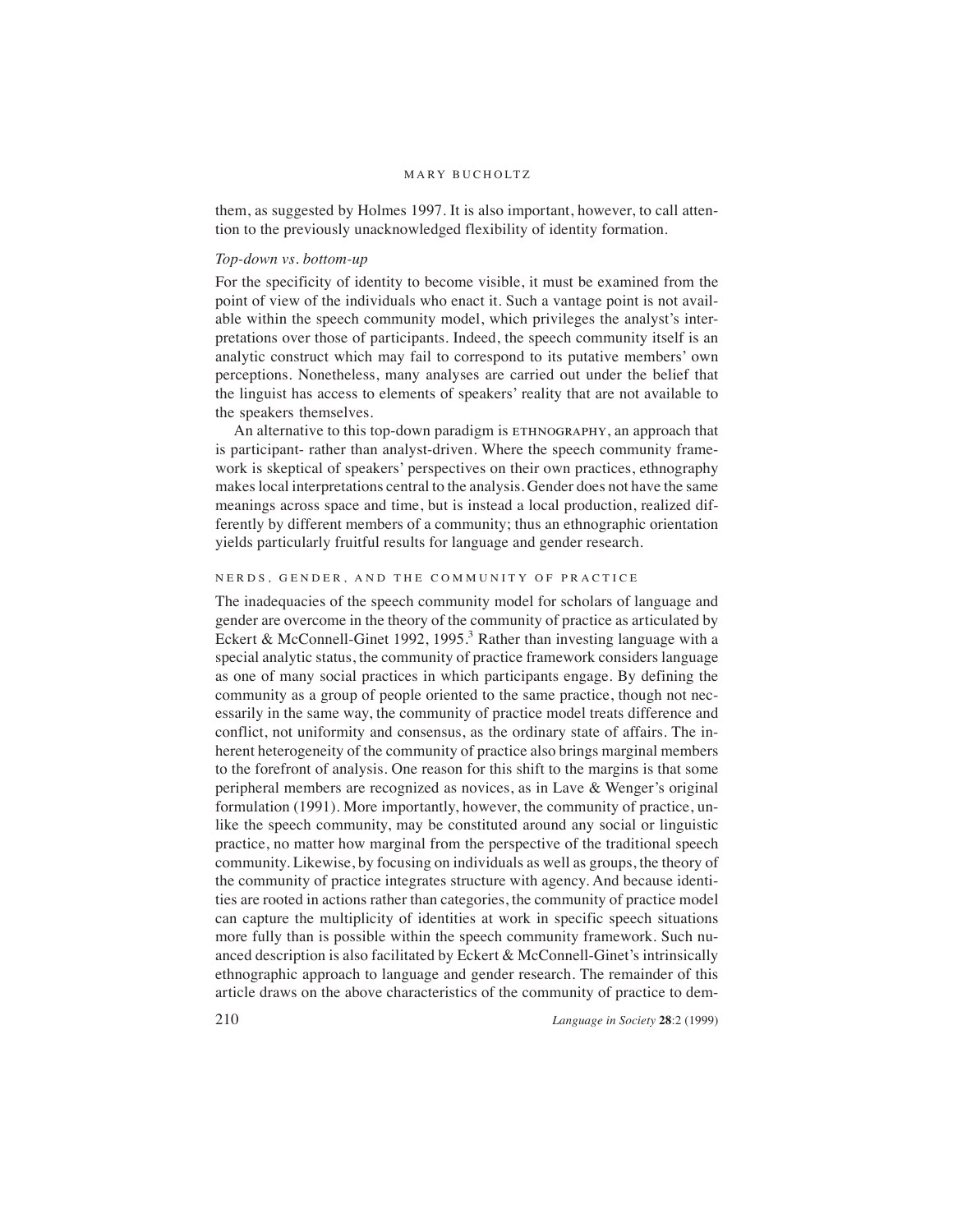onstrate the theory's utility in the investigation of an understudied social identity as it emerges locally in a high-school setting.

Eckert 1989a offers an account of the social organization of a typical suburban US high school. She found that students' social worlds and identities were defined by two polar opposites: the Jocks (overachieving students who oriented to middle-class values) and the Burnouts (underachieving students who were bound for work, rather than college, at the end of their high-school careers). Yet the dichotomy that separated these students also united them in what can be understood as a single community of practice, since the ultimate goal of members of both groups was to be COOL. The difference lay in how each group defined coolness.

Not all high-school students, however, share the Jocks' and Burnouts' preoccupation with coolness. A third group, the nerds, defines itself largely in opposition to "cool" students – whether Jocks, Burnouts, or any other social identity. Nerds stand as the antithesis of all these groups, a situation that Eckert succinctly captures in her observation, "If a Jock is the opposite of a Burnout, a nerd is the opposite of both" (1989a:48). But despite the structural significance of the nerd in the organization of youth identities, few researchers have examined its implications, and those who have tried have fallen far short of the mark in their analyses. Thus the sociologist David Kinney, in a rare study of nerds (1993), argues that, in order to succeed socially, nerds must undergo a process of "recovery of identity" that involves broadening one's friendship network, participating in extracurricular activities, and heterosexual dating: In short, they must become Jocks. Another scholarly treatment (Tolone & Tieman 1990) investigates the drug use of nerds in an article subtitled "Are loners deviant?" – in other words, are nerds really Burnouts?

What both studies overlook is that being a nerd is not about being a failed Burnout or an inadequate Jock. It is about rejecting both Jockness and Burnoutness, and all the other forms of coolness that youth identities take. Although previous researchers maintain that nerd identity is invalid or deficient, in fact nerds, like Jocks and Burnouts, to a great extent consciously choose and display their identities through language and other social practices. And where other scholars tend to equate nerdiness with social death, I propose that nerds in US high schools are not socially isolated misfits, but competent members of a distinctive and oppositionally defined community of practice. Nerdiness is an especially valuable resource for girls in the gendered world of the US high school.

Elsewhere (Bucholtz 1998) I describe the social identity of the nerd and detail the phonological, syntactic, lexical, and discourse practices through which nerd identity is linguistically indexed. Here I propose a framework for the classification of such practices. These linguistic indices are of two kinds: NEGATIVE IDENtity practices are those that individuals employ to distance themselves from a rejected identity, while positive identity practices are those in which individuals engage in order actively to construct a chosen identity. In other words, negative identity practices define what their users are NOT, and hence emphasize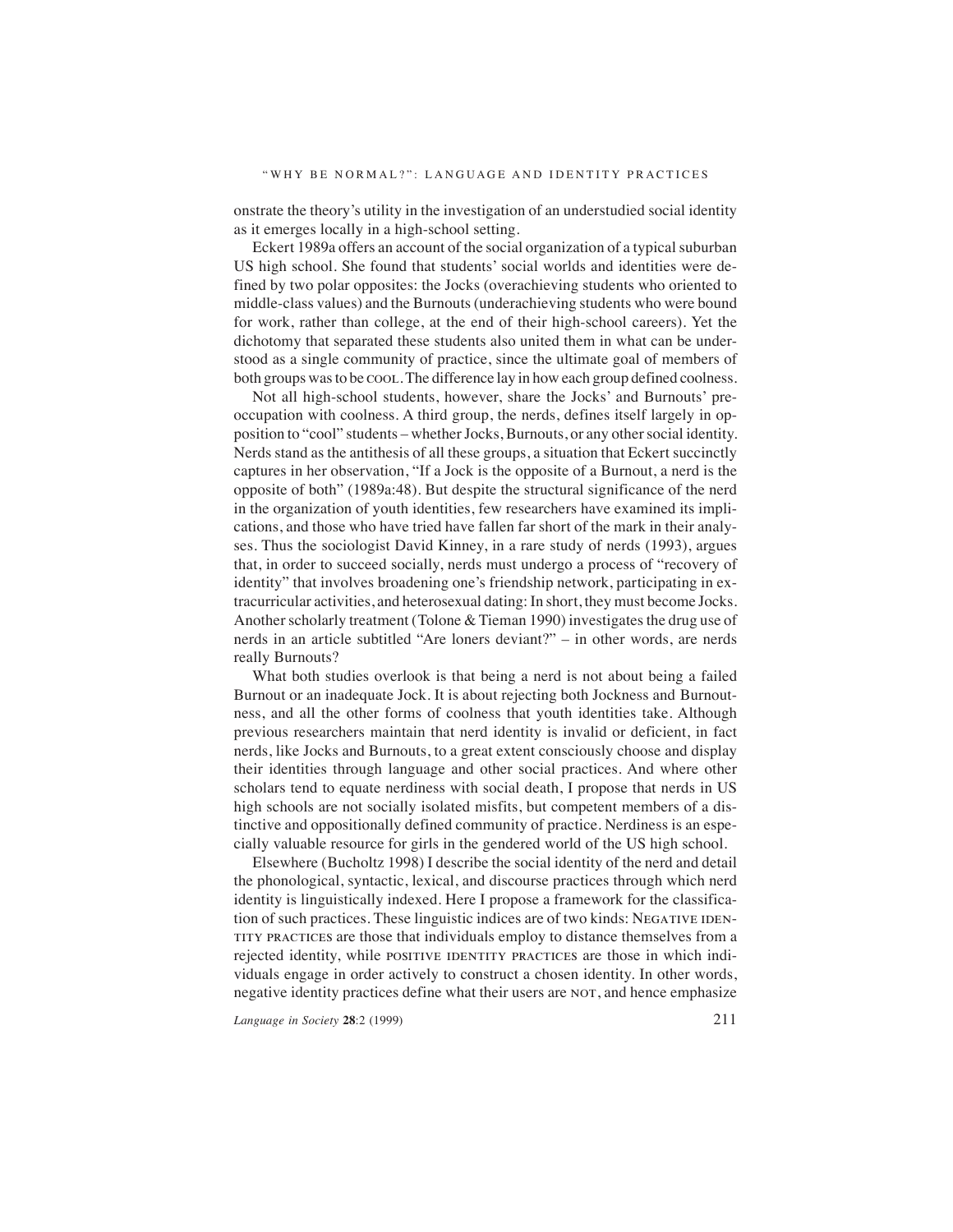| Linguistic Level | <b>Negative Identity Practices</b>                                                                                                       | <b>Positive Identity Practices</b>                                                                        |
|------------------|------------------------------------------------------------------------------------------------------------------------------------------|-----------------------------------------------------------------------------------------------------------|
| Phonology        | Lesser fronting of (uw) and<br>$(ow)^a$                                                                                                  |                                                                                                           |
| Phonology        | Resistance to colloquial<br>phonological processes<br>such as vowel reduction,<br>consonant-cluster simplifi-<br>cation, and contraction | Employment of superstan-<br>dard and hypercorrect<br>phonological forms (e.g.<br>spelling pronunciations) |
| Syntax           | Avoidance of nonstandard<br>syntactic forms                                                                                              | Adherence to standard and<br>superstandard syntactic<br>forms                                             |
| Lexicon          | Avoidance of current slang                                                                                                               | Employment of lexical items<br>associated with the formal<br>register (e.g. Greco-<br>Latinate forms)     |
| Discourse        |                                                                                                                                          | Orientation to language form<br>(e.g. punning, parody,<br>word coinage)                                   |

TABLE 1*. Linguistic identity practices of nerds at Bay City High School.*

*<sup>a</sup>*In Bucholtz 1998 I offer a fuller discussion of the phonological and syntactic patterns of nerds. The present article focuses primarily on lexicon and on discursive identity practices. The variables (uw) and (ow) are part of a vowel shift that is characteristic of California teenagers (Hinton et al. 1987, Luthin 1987). It is stereotypically associated with trendy and cool youth identities.

identity as an intergroup phenomenon; positive identity practices define what their users are, and thus emphasize the intragroup aspects of social identity. The linguistic identity practices of nerds in the present study are shown in Table 1.

The negative identity practices listed here work to disassociate nerds from non-nerds, and especially from cool teenagers. Each of these practices, which mark nerdy teenagers as avowedly uncool, constitutes a refusal to engage in the pursuit of coolness that consumes other students. Meanwhile, all the positive identity practices listed contribute to the speaker's construction of an intelligent self – a primary value of nerd identity. These linguistic practices also have nonlinguistic counterparts in positive and negative identity practices of other kinds (see below).

But linguistic practices can often reveal important social information that is not available from the examination of other community practices alone. For example, Eckert & McConnell-Ginet 1995 apply the theory of the community of practice to Eckert's study of Jocks and Burnouts. Linguistic analysis revealed that the two groups were participating at different rates in the Northern Cities Vowel Shift, with the most innovative vowels being those used by the "Burned-Out Burnout girls", the most extreme adherents to this social identity. Eckert &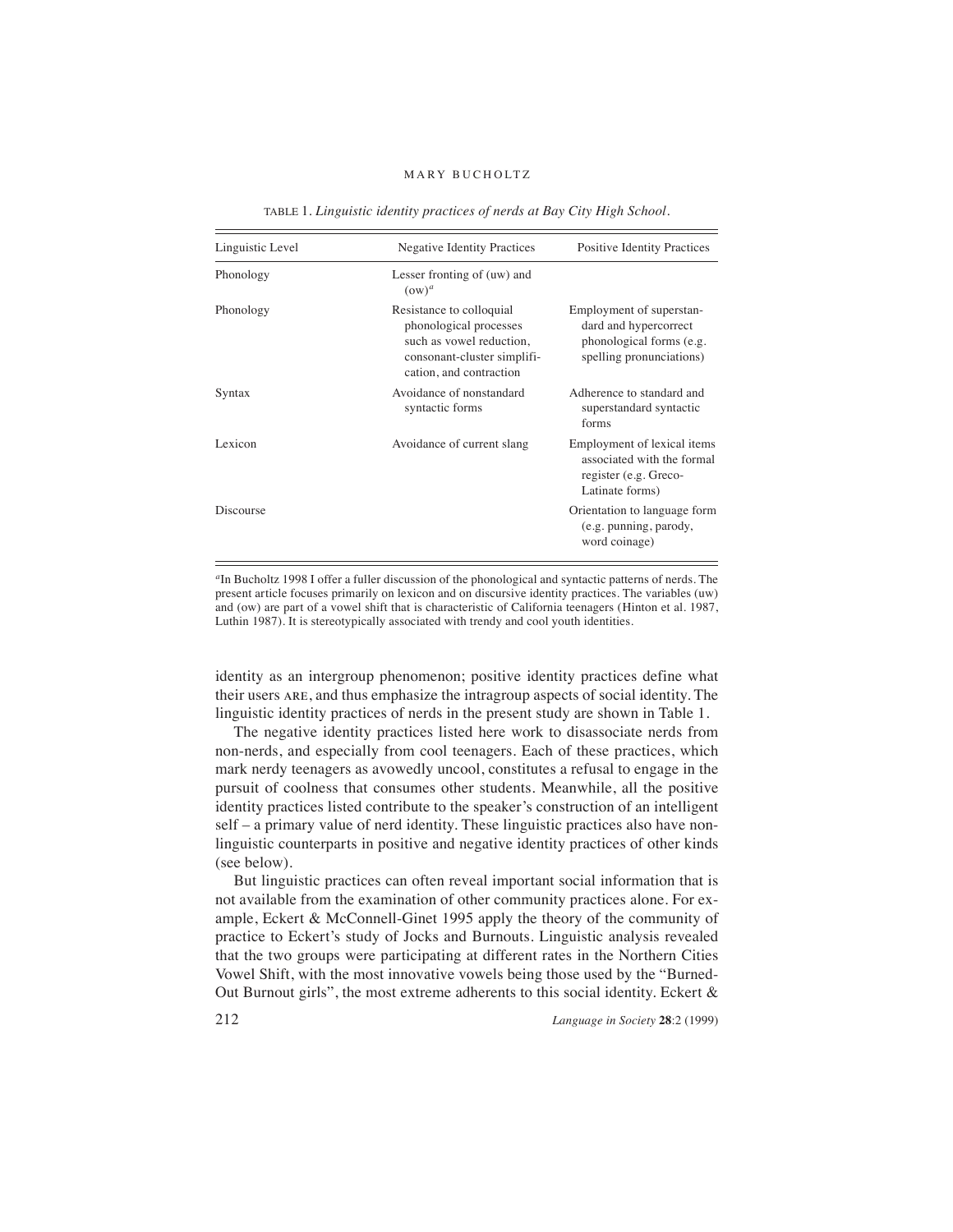McConnell-Ginet's finding runs counter to the sociolinguistic tenet that "in stable variables, women use fewer non-standard variants than men of the same social class and age under the same circumstances" (Chambers 1995:112).4 The researchers argue that the vowels employed by the Burned-Out Burnout girls are resources through which they construct their identities as tough and streetwise; unlike the boys, who can display their toughness through physical confrontations, female Burnouts must index their identities semiotically, because fighting is viewed as inappropriate for girls. Thus Burnout girls and boys share an orientation toward toughness in their community of practice, but the practice of toughness is achieved in different ways by each gender. By viewing language as equivalent to other social practices like fighting, Eckert & McConnell-Ginet are able to explain the ethnographic meaning of the Burnout girls' vowel systems, and to show how, as symbolic capital (Bourdieu 1978), language can acquire the empowering authority of physical force itself.

Nerds, of course, attain empowerment in very different ways than either Burnouts or Jocks. One of the primary ways they differ from these other, more trendconscious groups is through the high value they place on individuality. Compared to both Jocks and Burnouts – who must toe the subcultural line in dress, language, friendship choices, and other social practices – nerds are somewhat less constrained by peer-group sanctions.

For girls, nerd identity also offers an alternative to the pressures of hegemonic femininity – an ideological construct that is at best incompatible with, and at worst hostile to, female intellectual ability. Nerd girls' conscious opposition to this ideology is evident in every aspect of their lives, from language to hexis to other aspects of self-presentation. Where cool girls aim for either cuteness or sophistication in their personal style, nerd girls aim for silliness. Cool girls play soccer or basketball; nerd girls play badminton. Cool girls read fashion magazines; nerd girls read novels. Cool girls wear tight T-shirts, and either very tight or very baggy jeans; nerd girls wear shirts and jeans that are neither tight nor extremely baggy. Cool girls wear pastels or dark tones; nerd girls wear bright primary colors. But these practices are specific to individuals; they are engaged in by particular nerd girls, not all of them.

The community of practice model accommodates the individuality that is paramount in the nerd social identity, without overlooking the strong community ties that unify the nerd girls in this study. The community of practice also allows us to look at nerd girls in the same way that Eckert & McConnell-Ginet 1999 view the Burnout girls: as speakers AND social actors, as individuals AND members of communities, and as both resisting and responding to cultural ideologies of gender.

#### IDENTITY PRACTICES IN A LOCAL NERD COMMUNITY

To illustrate the value of the community of practice framework, I will focus on a single social group that displays the nerd social identity. Nerds at the high school

*Language in Society* **28**:2 (1999) 213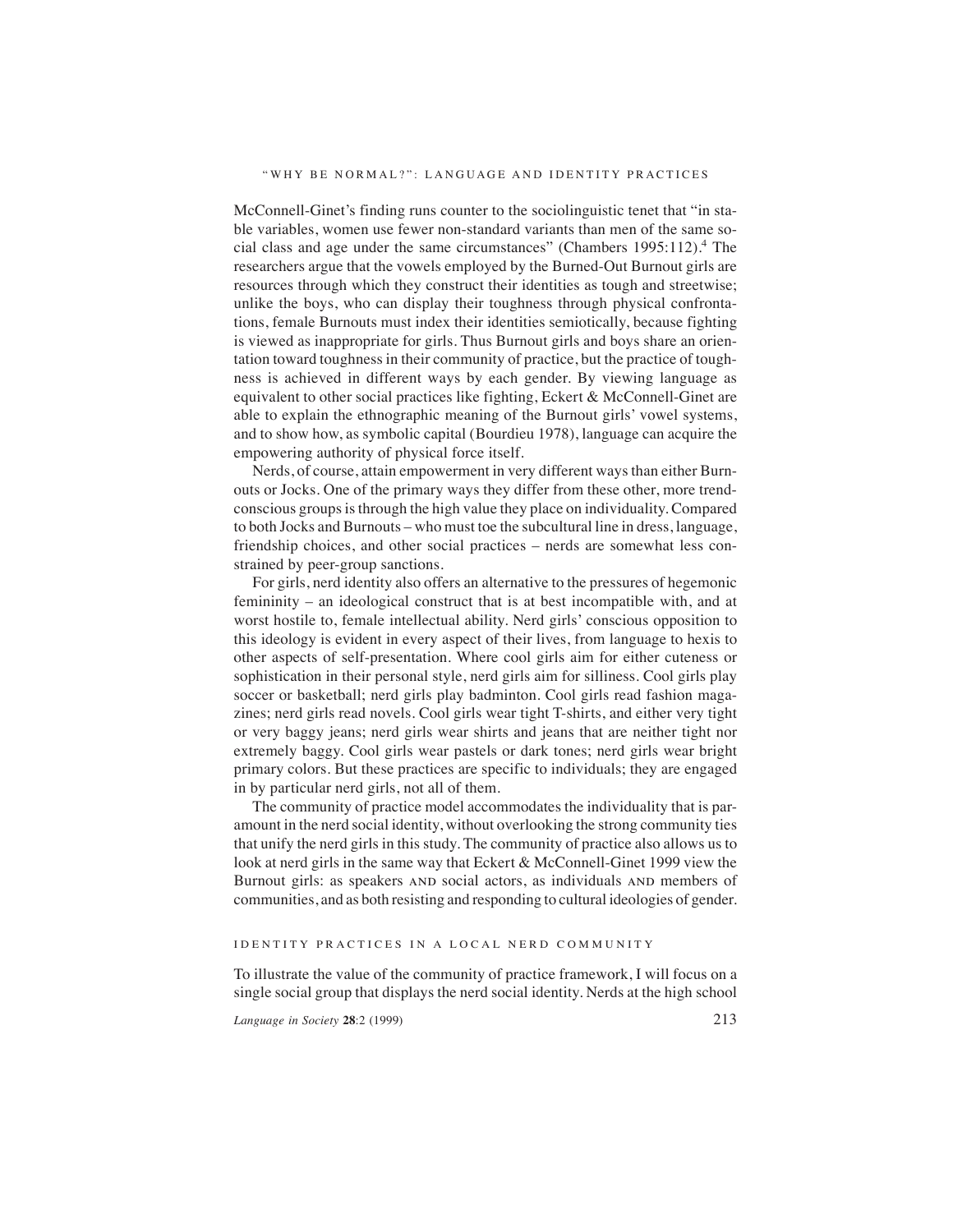in my study constitute a single community insofar as they engage in shared practices, but this identity is divided into particular social groups whose members associate primarily with one another, and these groups form their own communities of practice. In communities of practice, unlike speech communities, the boundaries are determined not externally by linguists, but internally through ethnographically specific social meanings of language use. As suggested above, ethnographic methods therefore become crucial to the investigation of communities of practice.

The ethnographic fieldwork from which the data are taken was carried out during the 1994–95 academic year at a California high school that I call Bay City High. The social group of nerd girls that is the focus of this discussion is a small, cohesive friendship group that comprises four central members – Fred, Bob, Kate, and Loden – and two peripheral members, Carrie and Ada. (Ada does not appear in the data that follow.) All the girls are European American except Ada, who is Asian American. The same group also formed a club, which I will call the Random Reigns Supreme Club.5

Random Reigns Supreme is more properly described as an anti-club, which is in keeping with the counter-hegemonic orientation of nerd identity. It was created by members in order to celebrate their own preferences, from Sesame Street to cows to Mr. Salty the pretzel man. Members emphasize the "randomness" of the club's structure. It is not organized around shared preferences; instead, any individual's preferences can be part of the club's de facto charter, and all six members are co-presidents. This structure contrasts with the corporate focus and hierarchical structure of most school clubs, which bring together people who are otherwise unconnected to perform a shared activity (Eckert 1989a). The Random Reigns Supreme Club centers around members' daily practices, not specialized activities. It has no goals, no ongoing projects, and no official meetings. Nevertheless, members proudly take their place among the corporate clubs in the pages of the school's yearbook. The girls' insistence on being photographed for the yearbook has a subversive quality: The photo publicly documents the existence of this otherwise little-recognized friendship group, and demands its institutional legitimacy on par with the French Club, the Backpacking Club, and other activitybased organizations. Like their yearbook photograph, the language used by the girls not only marks their nerd identity but also expresses their separation from outsiders. As shown by the following examples (taken from a single interaction), the details of interaction are important and contested resources in defining a shared oppositional nerd identity within the club's community of practice.

# *Positive identity practices*

As indicated above, many positive identity practices in which nerds engage contribute to the display of intelligence. The community value placed on intelligence is reflected in non-linguistic identity practices oriented to the world of school, books, and knowledge. This orientation is amply illustrated in the following.<sup>6</sup>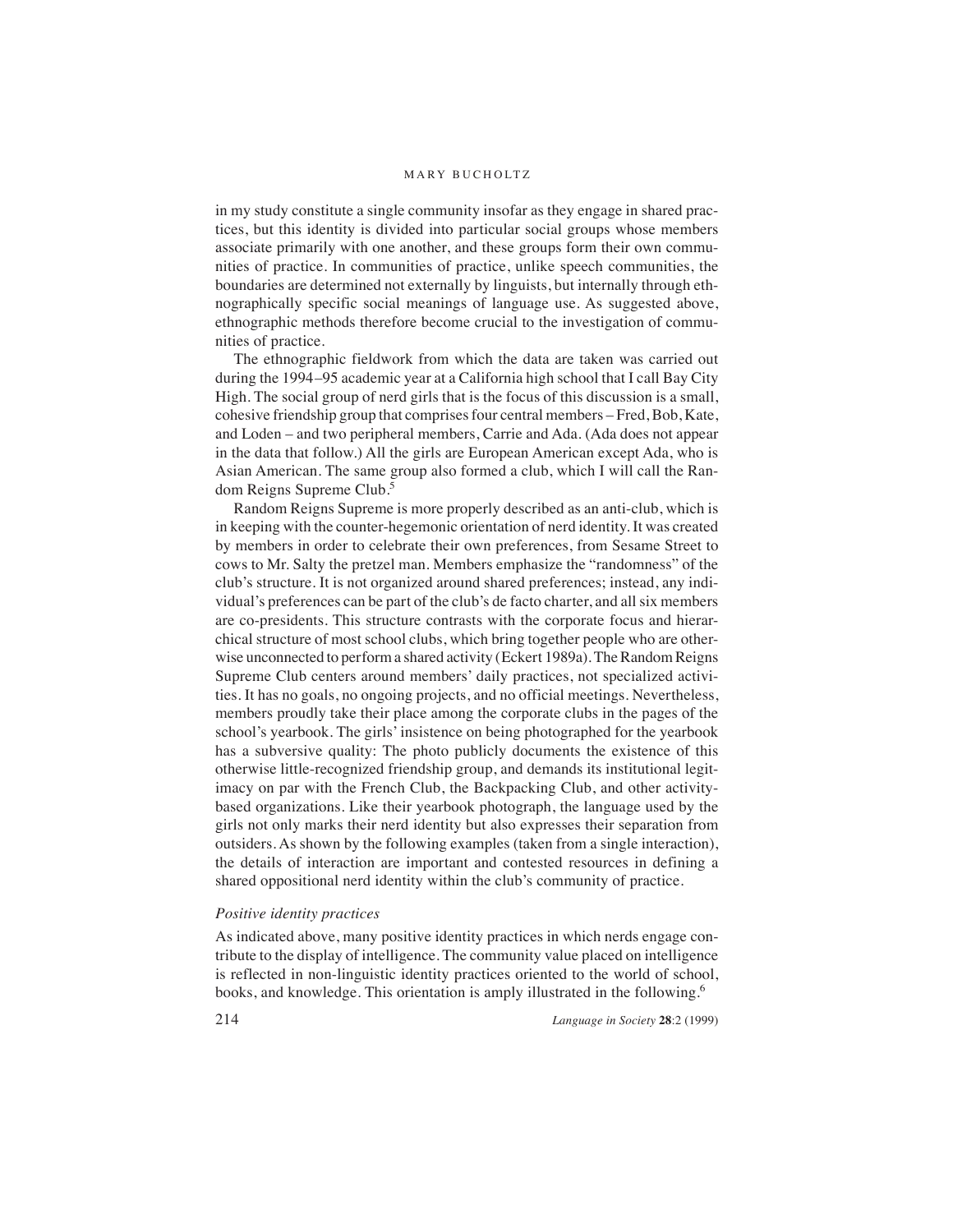| (1) | 1                       | Carrie:                      | Where where do those seeds come from?                         |
|-----|-------------------------|------------------------------|---------------------------------------------------------------|
|     | $\overline{c}$          |                              | (points to her bagel)                                         |
|     | $\overline{\mathbf{3}}$ | $\langle$ laughter $\rangle$ |                                                               |
|     | $\overline{4}$          | Bob:                         | [Poppies.                                                     |
|     | 5                       | Fred:                        | [Sesame plants.]                                              |
|     | 6                       | Carrie:                      | $\{But what do they look like? \} \langle high pitch \rangle$ |
|     | $\tau$                  | Fred:                        | I have no idea, hh                                            |
|     | 8                       | Bob:                         | Sesame:.                                                      |
|     | 9                       | Carrie:                      | [Is anybody-h]                                                |
|     | 10                      | Fred:                        | Ask me (.) [tomorrow.                                         |
|     | 11                      |                              | I'll look it up for you. h                                    |
|     | 12                      | Carrie:                      | h Is anybody here knowledgeable about (.)                     |
|     | 13                      |                              | the seeds on top of bagels?/                                  |
|     | 14                      | Fred:                        | /Sesame.                                                      |
|     | 15                      | Bob:                         | They're sesame?                                               |
|     | 16                      |                              | They're not sunfl-?                                           |
|     | 17                      |                              | No,                                                           |
|     | 18                      |                              | of course they're not sunflower.                              |
|     | 19                      | Loden:                       | Yeah,                                                         |
|     | 20                      |                              | [What kind of seeds are-                                      |
|     | 21                      | Carrie:                      | [Because sunflower are those whopping ones?]                  |
|     | 22                      | Bob:                         | [Yeah.                                                        |
|     | 23                      |                              | Yeah.                                                         |
|     | 24                      |                              | I know.                                                       |
|     | 25                      | $\langle$ laughter $\rangle$ |                                                               |
|     |                         |                              |                                                               |

Carrie's question in line 1 creates the conditions for intellectual display. Although the humor of the question is acknowledged through laughter (line 2), it receives immediate, serious uptake from two participants, Bob and Fred (lines 4–5). Carrie's subsequent question (line 6), however, forces an admission of ignorance from Fred (line 7).

Because knowledge is symbolic capital within the nerd community of practice, Fred's admission results in some loss of face. She recovers from this (minor) social setback by invoking the authority of a reference book (*I'll look it up for you*, line 11). In this way Fred can safely assure her interlocutor that, although she does not yet know the answer, she soon will. She is also able to one-up Bob, who has misidentified the bagel seeds (line 4) and continues to show some skepticism about Fred's classification of them (*Sesame:*, line 8). Fred tracks this indirect challenge for five lines, through her own turn and Carrie's next question; rather than continuing to participate in the series of adjacency pairs that Carrie has initiated (lines 12–13), she responds to Bob (line 14). Fred thus succeeds in displaying both actual knowledge, about the type of seeds under discussion, and potential knowledge, about the appearance of sesame plants.

Claims to knowledge are, however, often disputed in this community of practice. After Bob provides an incorrect answer to Carrie and receives a correction from Fred, she continues to exhibit doubt about Fred's knowledge (line 15). She offers a second incorrect identification of the seeds in line 16, but this time she interrupts herself and self-corrects (lines 17–18), in an effort to prevent further other-correction. She does not succeed, however; and when Carrie explains why

*Language in Society* **28**:2 (1999) 215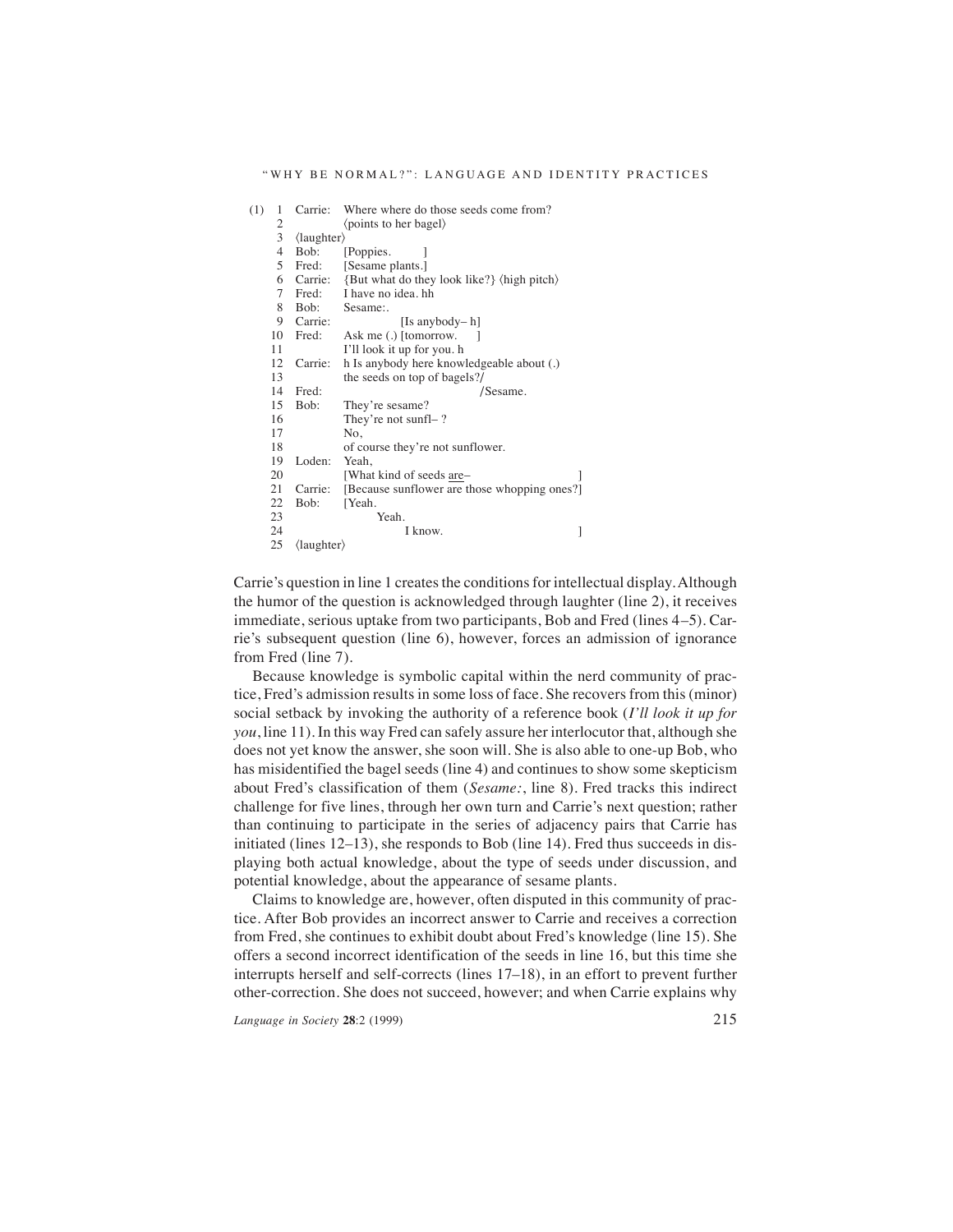Bob is mistaken, the latter overlaps with her, offering three quick acknowledgments that are designed to cut off Carrie's turn (lines 22–24).

This passage shows several deviations from the preference organization of repair in conversation (Schegloff et al. 1977), according to which self-initiation and self-repair are preferred over initiation and repair by another. Bob twice initiates dispreferred repairs of Fred's turns (lines 8, 15), and she even begins to carry out the repair itself in line 16. When Bob initiates a repair of her own utterance through self-interruption in the same line, Carrie performs the repair despite Bob's efforts to prevent her from doing so (lines 21–24). The frequent apparent violations of repair organization suggest that, in this community of practice, self-repair is preferred only by the speaker; the listener's positive face (the desire to be viewed as intelligent) wars against and often overrides consideration of the speaker's negative face (the desire not to be viewed as unintelligent).

Bob's loss of face in ex. 1 leads her, in ex. 2, to initiate a new conversational direction:

| (2) | 26 | Bob:    | They come from trees.                                               |
|-----|----|---------|---------------------------------------------------------------------|
|     | 27 |         | They have big trees and they just                                   |
|     | 28 |         | [ra:in down seeds]                                                  |
|     | 29 |         | $\langle$ laughter $\rangle$                                        |
|     | 30 | Carrie: | [No they don't.                                                     |
|     | 31 |         | Uh uh.                                                              |
|     | 32 |         | Why would little tiny seeds [come from-                             |
|     | 33 | Fred:   | $\{\{\text{into baskets.}\}\}\$ (smiling quality)                   |
|     | 34 |         | Ye:p,                                                               |
|     | 35 |         | $\left[\frac{1}{1} \text{ve been there.}\right]$ (smiling quality)  |
|     | 36 | Carrie: | [No:                                                                |
|     | 37 | Loden:  | [No:                                                                |
|     | 38 | Bob:    | [[Little tiny leaves come from trees,                               |
|     | 39 | Fred:   | [[And the whole culture's built around it,]]                        |
|     | 40 |         | like in: some countries,                                            |
|     | 41 |         | All they do is like the women come out and they have ba(h) skets on |
|     | 42 |         | th(h)eir h(h)eads and they st(h)and under a [tree,]                 |
|     |    |         |                                                                     |

Bob jokingly provides an authoritative answer to Carrie's question (lines 26–28) and thereby skillfully shifts attention from her own lack of knowledge to Carrie's. Fred eagerly joins in with the parody of scientific discourse, amplifying on the theme while supplying invented anthropological details that invoke the didactic style of a typical high-school classroom or public television documentary (33– 35, 39– 42). Such teasing episodes are frequent in this friendship group. But more importantly, this exchange is a collaborative performance of nerd identity: The participants collude in sustaining the frame of an intellectual debate, even as laughter keys the talk as play. Nerd identities are here jointly constructed and displayed.

In ex. 3, Carrie – who up to this point has mostly provided opportunities for others to display their nerd identities, rather than participating herself (but see below) – shifts the topic, which she sustains for the rest of the interaction: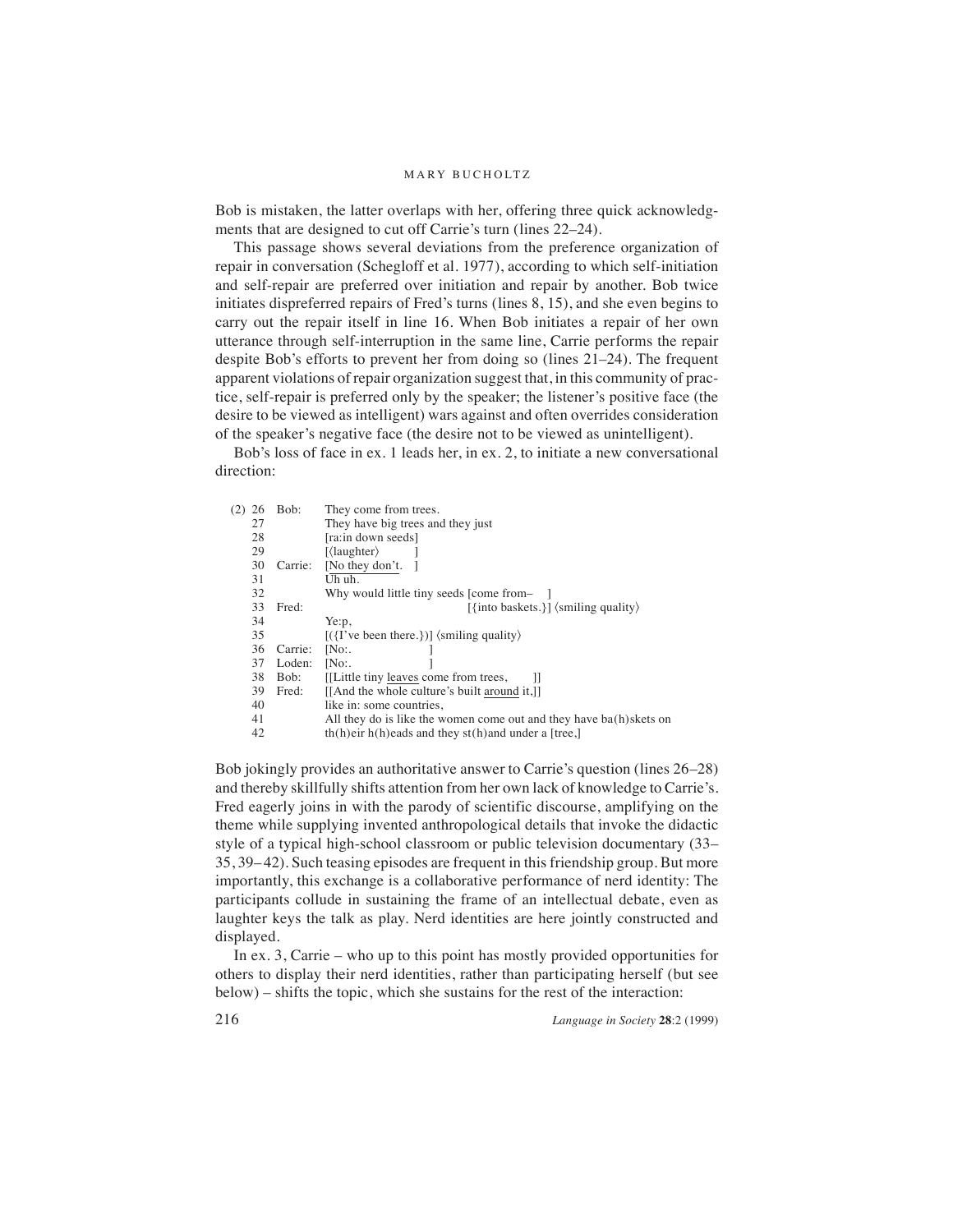|    | (3) 43 Carrie:<br>$[Mv-]$                                          |
|----|--------------------------------------------------------------------|
| 44 | You sound like my crusty king,                                     |
| 45 | I'm writing this (.) poem because I have to like incorporate these |
| 46 | words into a poem, and it's all about-                             |
| 47 | $\langle$ interruption, lines omitted $\rangle$                    |
|    | 48 Fred: So what about this king?                                  |

Carrie's discussion of a class assignment returns to a central value of nerdiness: school. The topic is sustained for 56 lines and 26 turns; and although it is interrupted immediately after Carrie introduces it (line 47), Fred prompts her to return to the subject several minutes later (line 48). Carrie's enthusiastic description of her poem – and the eager participation of others in this topic – is rare among students with cool social identities, but it is quite common among nerds, for whom academic pursuits are a central resource for identity practices.

At the same time, however, Carrie's selection of subject matter for her poem, with its mildly scatological – or at least "gross" theme (line  $80$ ) – is playfully subversive of school values and emphatically counter to traditional feminine topics, as ex. 4 illustrates:

```
(4) 49 Carrie: He's like (.) has this (.) castle,<br>50 (xxx: Is he xxx king?)
                       Is he xxx king?)
     51 Carrie: No–
     52 Yeah,<br>53 he is.
                       he is.
     54 Loden: hh
     55 Carrie: He has this-<br>56 {He has this
     56 {He has this castle right?<br>57 except it's all crusty.}
     57 except it's all crusty, 58 (rustling of lunch bag
                       \langlerustling of lunch bag, clanging of aluminum can\rangle59 (Fred: Uh huh.)
     60 Carrie: And so he lives on a boat [in the moat.]
     61 Bob: [A crusty– ]
     62 \langle Fred crushes her aluminum can\rangle63 Kate: Who:a!
     64 \langle quiet laughter\rangle65 Bob: Is it really [crusty?]
     66 Carrie: [He's– ]
     67 And so like the– like because– the people are trying to convince 68 him that like he should stay in the castle and he's all.
                       him that like he should stay in the castle and he's all,
     69 \{\text{``No, it's crust'}'\} \langle \text{high pitch, tensed vocal cords} \rangle<br>70 \{\text{laughter}\}\{\langle}laughter{\rangle}71 Carrie: [{"I'm in the moat!"} {\hbox{high pitch, quiet}}72 right,<br>73 Bob: What
                       What's wrong with [crusty castles?]<br>[And so-1]
     74 Carrie:<br>75
     75 Well,<br>76 Would
     76 Would [you want to live ] = 77 Kate: [Crusty (castles).]
                                \sqrt{\text{Cru}}sty (castles).
     78 Carrie: \frac{1}{19} = in a castle full of crust?<br>79 \{[\text{init}]\} (noise of disgust a
     79 {[i\ddot{\sigma}<sup>{[i\ddot{\sigma}}}</sub> \langle noise of disgust and disapproval\rangle<br>80 Kate: [How gross.]</sup>
                       [How gross.]
     81 Bob: [I mi:ght. ]
     82 Carrie: Huh?
```
*Language in Society* **28**:2 (1999) 217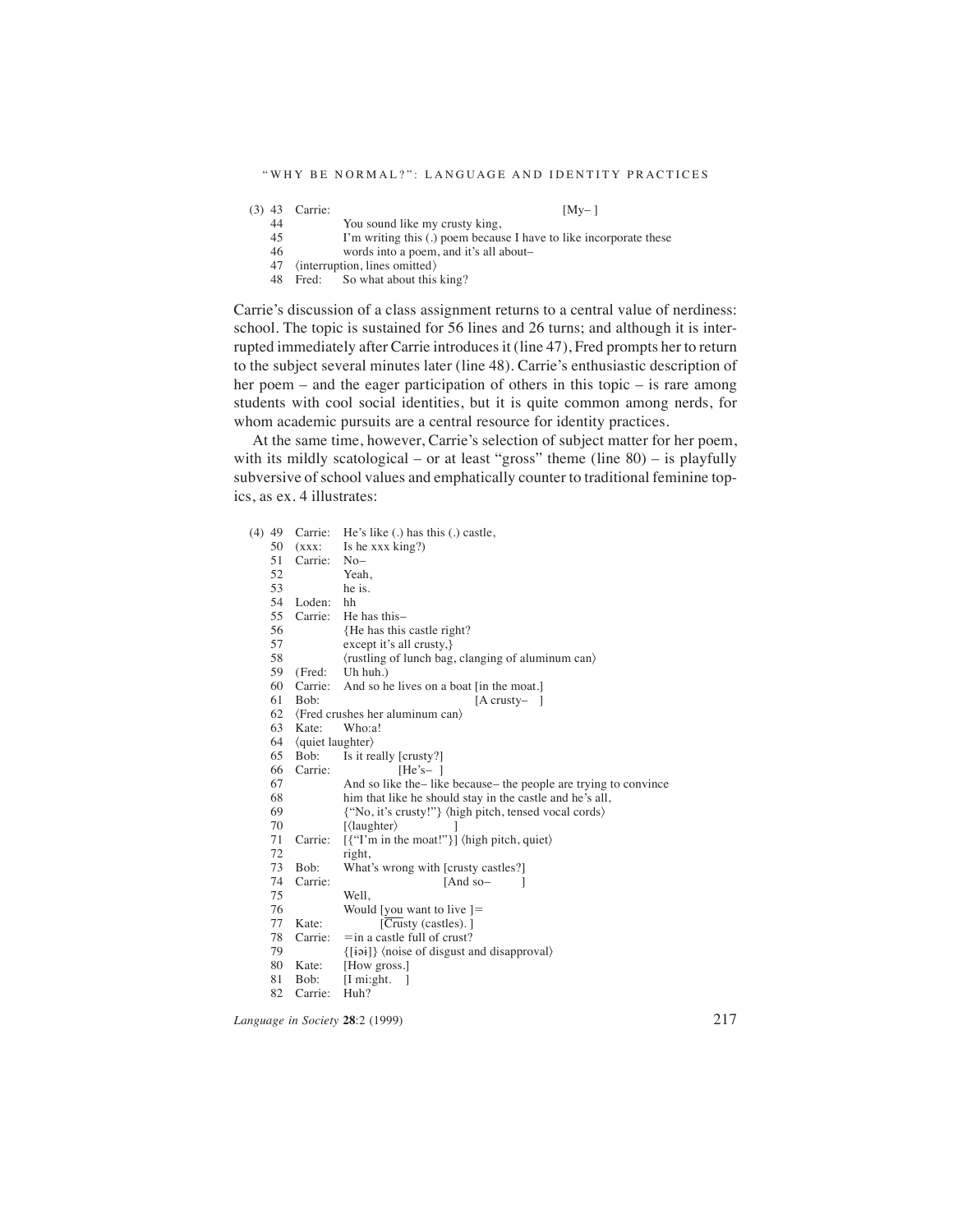### MARY BUCHOLTZ

Bob here enters into the unfeminine spirit of Carrie's narrative, even outdoing Carrie with her repeated insistence on her own immunity from "gross" subjects like crustiness (lines 73, 81). A competitive tone is also evident in the multiple challenges she issues to Carrie throughout the latter's narrative (lines 65, 73). As questions, these challenges echo Carrie's earlier questions (lines 1, 6, 12–13); but whereas Carrie's appeared to be genuine information-seeking questions, Bob's are not. Carrie's recognition of this fact is shown by her failure to respond at all to the first question, and by her answering the second question with an equally challenging question of her own (*Would you want to live in a castle full of crust?*, lines 76, 78). Bob's face-threatening response (*I mi:ght*, line 81) perpetuates the jocular-combative tone. In ex. 5, however, this combativeness becomes not a shared resource for joint identity construction, but a marker of social division. The positive identity practices that dominate in the earlier part of the interaction are replaced by negative identity practices, as community members experience a threat not only to their face but also to their identities.

# *Negative identity practices*

Example 5 is a continuation of Bob's face-threatening questions to Carrie. This final series of questions is unified through a shared template (*like*  $+$  ADJ  $+$  *crust*); their syntactic similarity emphasizes that they are designed as a series, and it thus produces an effect of unremitting interrogation.

```
(5) 83 Bob: What kind of crust?
    84 Like,
    85 bread crust?
    86 Carrie: Like
    87 Bob: Like [eye crust? ]<br>88 Carrie: [crusty crust.]
    88 Carrie: [crusty crust.]<br>89 Like {boo:tsy} (his
                    Like \{boot: \{s \} \langle high\; pitch, \; tensed\; vocal\; cords \rangle90 crust.
    91 \langlelaughter\rangle92 Bob: Oh.
    93 Well,<br>94 Mayb
    94 Maybe if it's bootsy,<br>95 I don't know.
                   I don't know.
    96 Fred: {Boot[sy!} \{falsetto, sing-song}
    97 Kate: \{\langle \text{coughs} \rangle\}98 \langlelaughter\rangle
```
These questions display Bob's nerd identity through her use of puns on the word *crust* (lines 85, 87). Punning, as a discourse practice that orients to linguistic form, is characteristic of nerds' discourse style (see Table 1). Carrie's refusal (line 88) to participate in Bob's punning thus constitutes a negative identity practice – one which, moreover, indexes a rejection of nerd identity as it has been constructed through preceding interactional practices. The refusal is made more evident by her exploitation (lines 86, 88–90) of Bob's syntactic template. By conforming to the syntactic form of Bob's turn, while failing to conform to the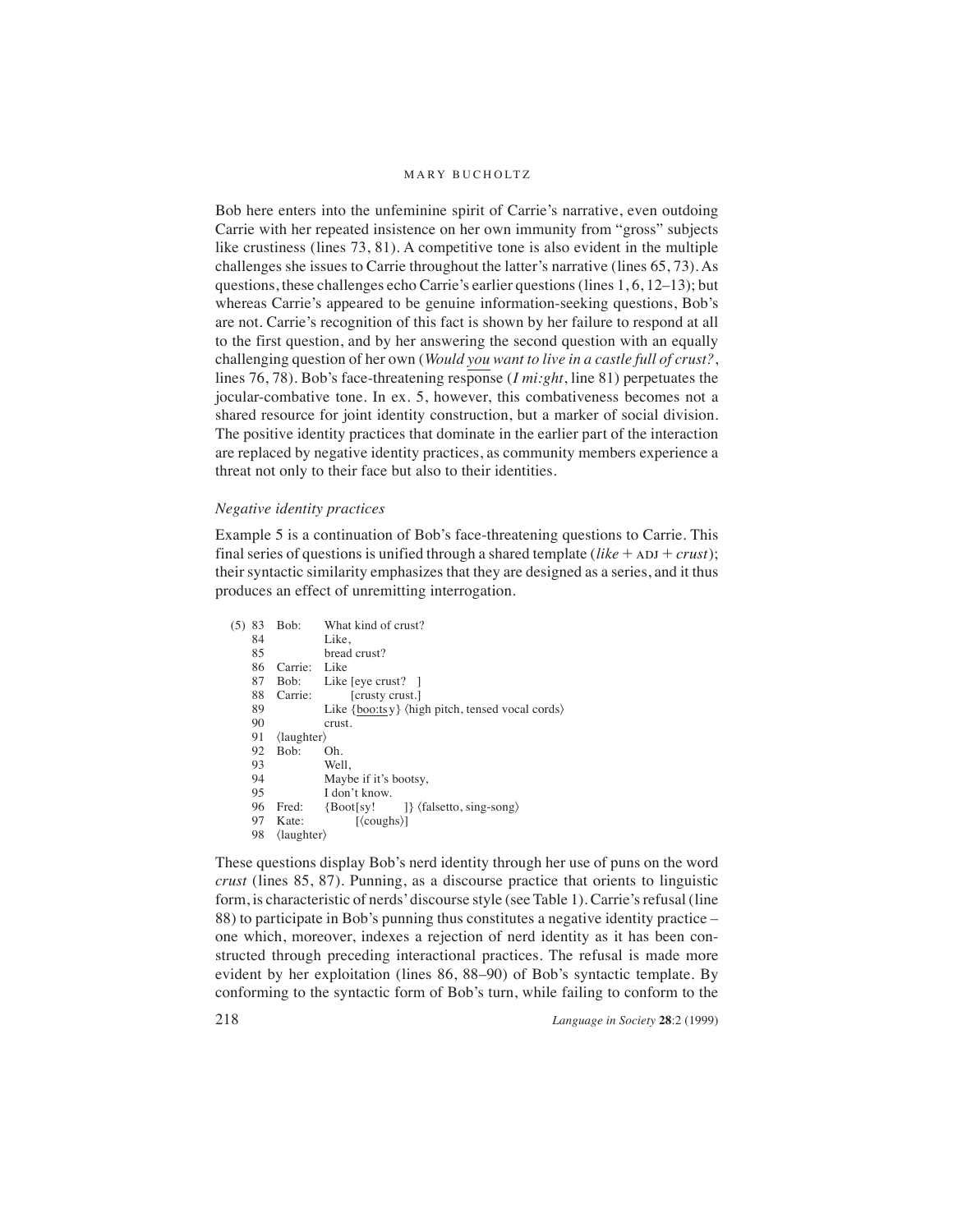discourse practice of punning, Carrie separates herself from Bob at a point when the latter is fully engaged in nerdy identity practices.

This analysis is confirmed by Carrie's choice of upgraded adjective in line 89. *Bootsy* is a slang term with a negative evaluative sense; it is not used by other members of the Random Reigns Supreme Club. The introduction of youth slang into a group that explicitly rejects such linguistic forms is part of a strongly negative identity practice, and the reactions of Carrie's interlocutors are correspondingly negative: Bob's response (lines 92–95) jokingly concedes the point, while underscoring that Carrie has violated the rules of nerdy argument by appealing to the authority of cool youth culture. Fred's mocking repetition of the term (line 96) demonstrates that the use of slang is itself worthy of comment. With Carrie's narrative entirely derailed – it never becomes clear how it is connected to the earlier discussion – she soon afterward moves away from the group.

The complex interaction presented above reveals Carrie's peripheral status in this community of practice. As a non-core member, she moves between friendship groups – in fact, the interaction occurred when Carrie approached the core group in the middle of lunch period. Carrie's social flexibility has made her a cultural and linguistic broker for the Random Reigns Supreme Club, whose members become aware of current youth slang in large part through contact with her. Hence many slang terms that circulate widely in the "cool" groups are labeled by club members as "Carrie words".

Yet Carrie also demonstrates her ability and willingness to participate in the group's positive identity practices. She does so most obviously by engaging in sound play in recounting her poem (*crusty king*, line 44; *a boat in the moat*, line 60). More significant, though, is the subtle shift in her speech practices at the beginning of the interaction. Thus Carrie's question *Is anybody here knowledgeable about (.) the seeds on top of bagels?* (lines 12–13) draws on the formal register through her choice of the word *knowledgeable*. Among nerds, this register projects a speaker's persona as smart and highly educated. But the use of the formal register is strategic, not a mechanical result of membership in a particular social category. This point is supported by the fact that Carrie employs the nerd identity practice only after she asks two related questions in colloquial register (lines 1, 6). Her unwillingness to overlap her turn with Fred's (lines 9, 10) further suggests that the question is a performance of nerdiness, not just a manifestation of it; she does not produce her utterance until she is assured of an attentive audience. That is, Carrie is simultaneously displaying and commenting on nerd practice – showing her awareness of nerdy linguistic forms, and announcing her willingness to enter a nerdy interactional space by carefully gauging her utterance to match the group's practices. Thus Carrie's performance of nerdiness places her within the community of practice; but her use of slang, as the other members are quick to let her know, moves her outside it. Such adjustments at interactional boundaries may reflect adjustments at community boundaries.

*Language in Society* **28**:2 (1999) 219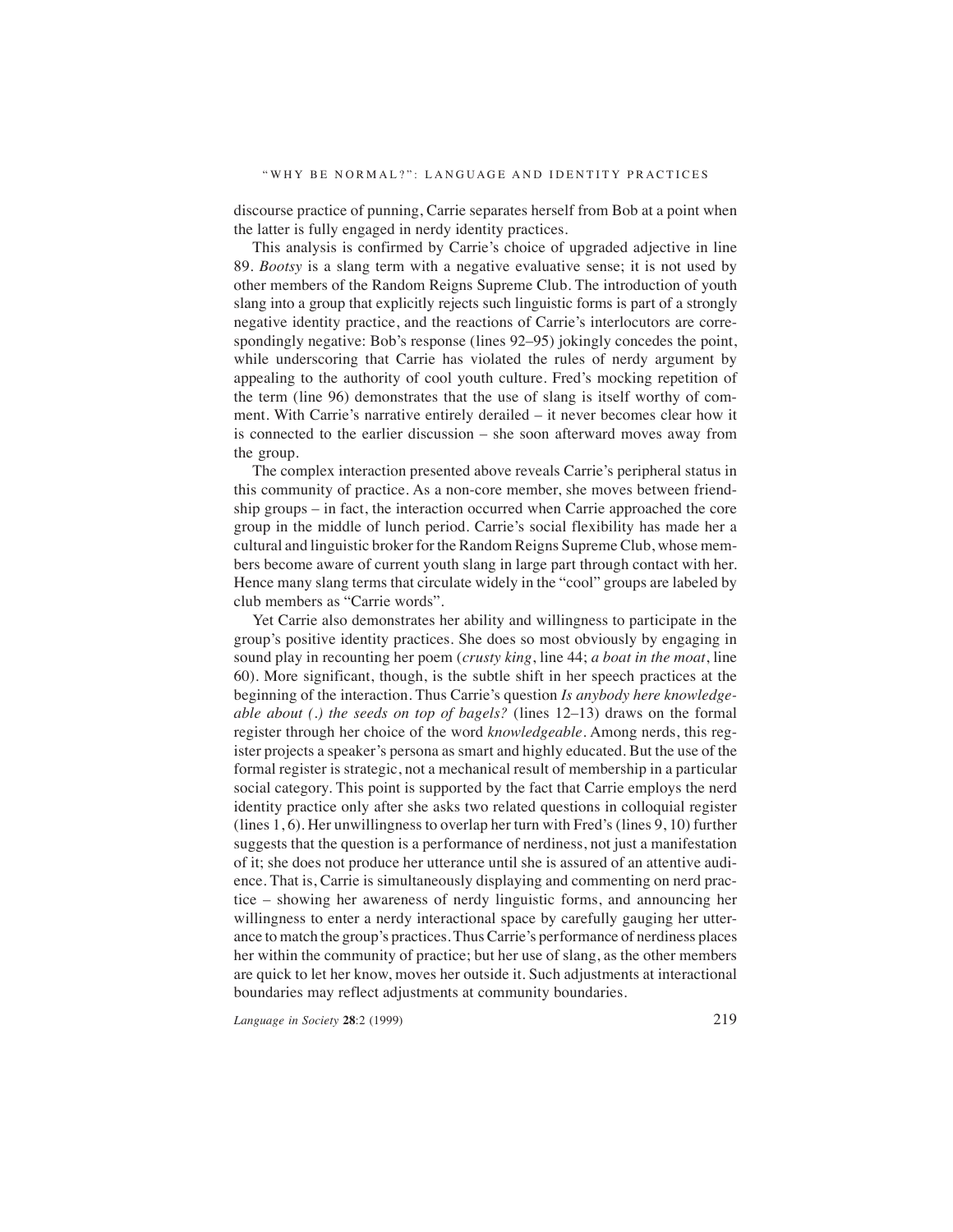#### CONCLUSION

Because all the participants in the above exchange are middle-class European American girls from the same California city, the traditional sociolinguistic perspective would classify them unproblematically as members of the same speech community. Such an analysis would overlook the details of greatest interest to language and gender researchers: the performances of identity, and the struggles over it, which are achieved through language. However, by viewing the interaction as the product of a community of practice, we can avoid this problem, as well as others associated with the speech community model.

The ethnographic method brings into view the social meanings with which participants invest their practices. These meanings emerge on the ground in local contexts; thus what it means to display academic knowledge, or to use slang, depends not on fixed identity categories but on where one is standing. Nor do participants necessarily agree on the meanings of their actions; nerdiness, like all identities, is a contested domain in which speakers struggle both over control of shared values, via positive identity practices (Who's better at being a nerd?), and over control of identity itself, via negative identity practices (Who counts as a nerd?). Such conflicts reveal the heterogeneity of membership in the community of practice – its constitution through the work of central and peripheral members alike. In this project, the interactional choices of specific individuals matter. Thus Carrie's identity is on display – and at risk – in a way that Loden's, for example, is not. These actions must be seen as choices, not as the outputs of interactional algorithms. While some practices reproduce the existing local social structure (as does Carrie's use of the formal register), others undermine it (e.g. her use of slang). Likewise, some nerdy practices (such as being good students) comply with the larger social order, while others (such as rejecting femininity) resist it. Linguistic practices, moreover, have no special status in this process. Instead, they work in conjunction with other social practices to produce meanings and identities. Bob's interactional work to distance herself from hegemonic femininity, for instance, is part of her overall participation in anti-feminine practices and her non-participation in feminine practices, as evidenced also by her physical self-presentation.

For sociolinguists, the community of practice represents an improvement over the speech community in that it addresses itself to both the social and the linguistic aspects of the discipline. As a well-grounded framework with currency in a number of fields, practice theory in general, in particular the community of practice, revitalizes social theory within sociolinguistics. What is more, it does so at a sufficiently general level to accommodate multiple dimensions of social analysis – including both structure and agency, both ideology and identity, both norms and interactions. The community of practice also provides an avenue for a more complete sociolinguistic investigation of identity.Although introduced for genderbased research, the community of practice has never been restricted to the analysis of a single element of identity. Indeed, it lends itself to the simultaneous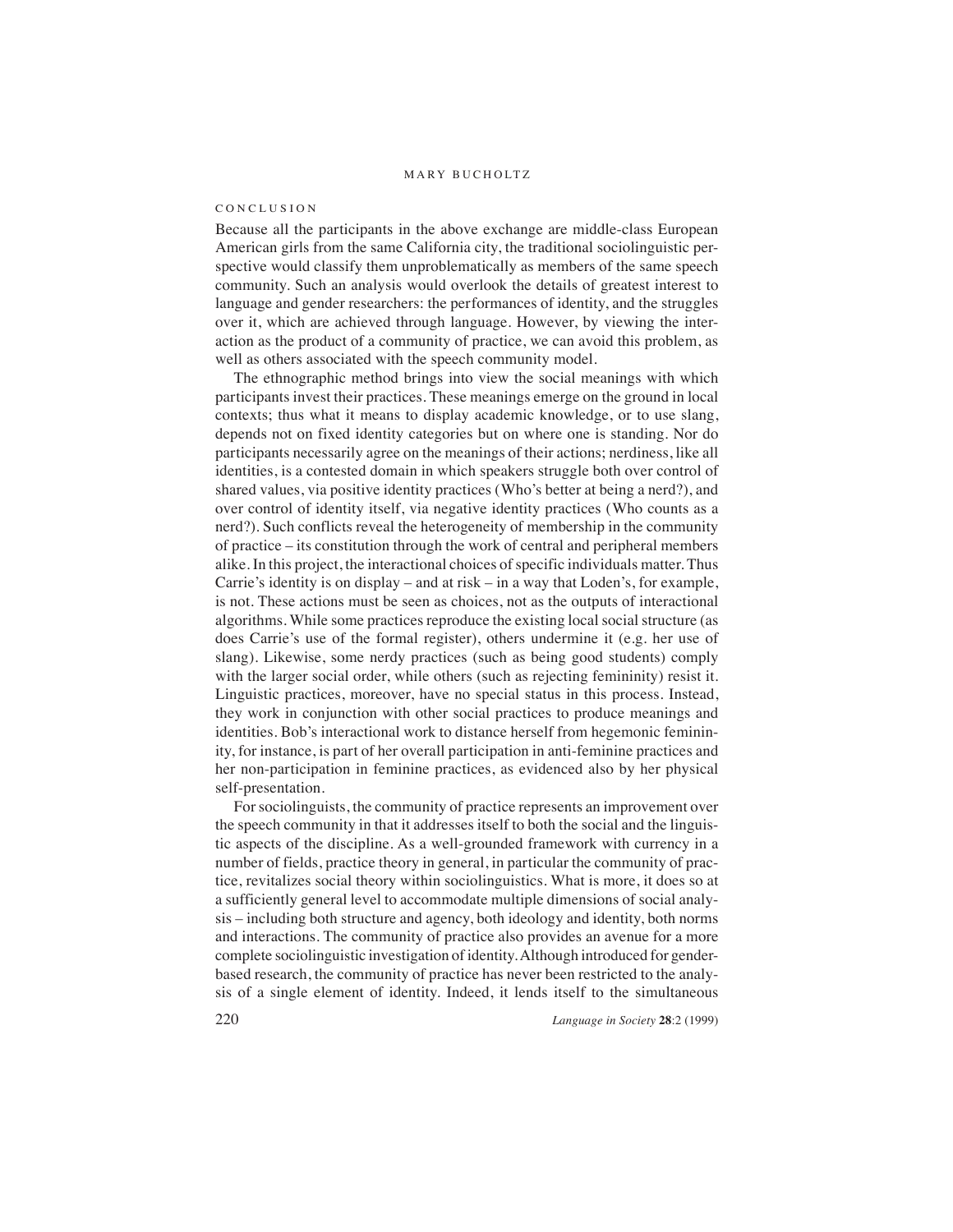investigation of multiple aspects of the self, from those at the macro level – like gender, ethnicity, and class – to micro-identities like Jocks, Burnouts, or nerds. The framework also allows for the study of interaction between levels of identity. The concepts of positive and negative identity practices, as proposed in this article, are intended as one way to develop the potential of the community of practice in this arena.

In addition to its benefits for social analysis, the community of practice offers an integrated approach to linguistic analysis. By understanding all socially meaningful language use as practices tied to various communities, the model enables researchers to provide more complete linguistic descriptions – along with social explanations – of particular social groups. Moreover, the community of practice provides a way to bring qualitative and quantitative research closer together. Because both kinds of linguistic data emerge from practice, both can be included in a single analysis. This richly contextualized approach to both language and society is one of the great strengths of the community of practice as a sociolinguistic framework.

The community of practice, having revolutionized the field of language and gender almost as soon as it was first proposed, enables researchers of socially situated language use to view language within the context of social practice. Perhaps the most valuable feature is that the community of practice admits a range of social and linguistic phenomena that are not analyzed in other theoretical models. Local identities, and the linguistic practices that produce them, become visible to sociolinguistic analysis as the purposeful choices of agentive individuals, operating within (and alongside and outside) the constraints of the social structure. To describe and explain such complexity must be the next step not only for language and gender scholars, but for all sociolinguists concerned with the linguistic construction of the social world.

#### NOTES

\* My thanks to Janet Holmes, Chris Holcomb, Stephanie Stanbro, and members of the Ethnography/

Theory Group at Texas A&M University for comments on and discussion of the ideas in this article.<br><sup>1</sup> The work of Barbara Horvath on immigrants in Sydney's speech community (Horvath 1985, Horvath & Sankoff 1987) has done a

<sup>2</sup> Santa Ana & Parodi's model of nested speech communities (1998) is a recent attempt to address

this problem.<br><sup>3</sup> A fuller discussion of the advantages of practice theory for language and gender research is provided by Bucholtz 1999.

<sup>4</sup> Eckert 1989b calls this simple formulation into question; see also Labov 1990 for a response.

 $5$  Though this is not its actual name, it preserves the flavor of the original. All other names are pseudonyms chosen by the speakers.

 $6$  Transcription conventions are as follows:

- . end of intonation unit; falling intonation
- %, end of intonation unit; fall-rise intonation<br>
2 end of intonation unit; rising intonation
- end of intonation unit; rising intonation
- self-interruption
- : length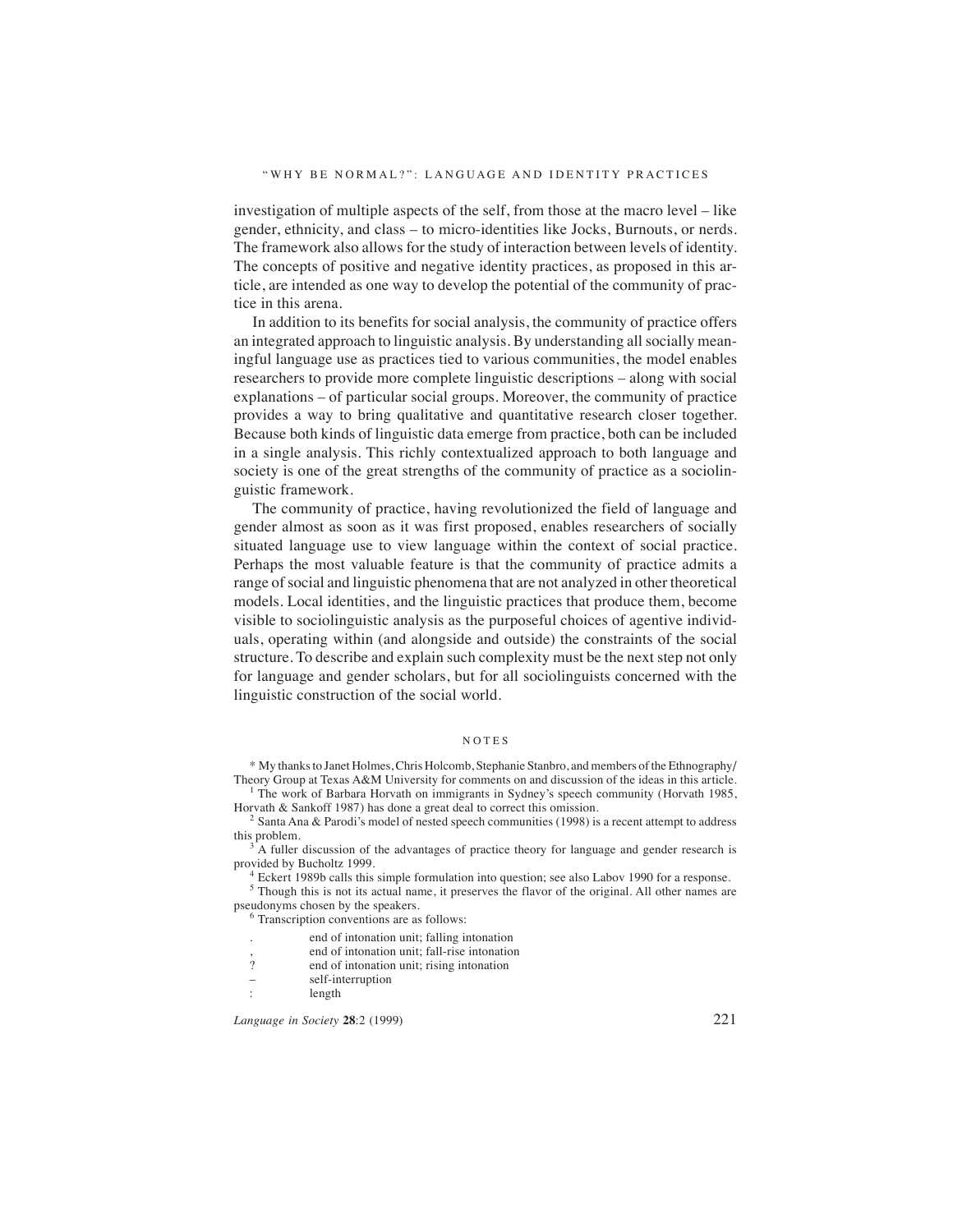#### MARY BUCHOLTZ

| underline         | emphatic stress or increased amplitude                       |
|-------------------|--------------------------------------------------------------|
| $\left( .\right)$ | pause of 0.5 seconds or less                                 |
| (n.n)             | pause of greater than 0.5 seconds, measured by a stopwatch   |
| h                 | exhalation (e.g. laughter, sigh); each token marks one pulse |
|                   | uncertain transcription                                      |
|                   | transcriber comment; nonvocal noise                          |
| ίļ                | stretch of talk over which a transcriber comment applies     |
|                   | overlap beginning and end                                    |
|                   | latching (no pause between speaker turns)                    |
|                   | no pause between intonation units                            |

The transcript emphasizes sequential organization in order to highlight speakers' orientation to one another. It excludes phonological detail that is necessary for a complete analysis of nerd identity performance.

#### **REFERENCES**

Bloomfield, Leonard (1933). *Language*. New York: Holt.

Bourdieu, Pierre (1978). *Outline of a theory of practice*. Cambridge & New York: Cambridge University Press. Bloomfield, Leonard (1933). *Language*. New York: Holt.<br>
Bourdieu, Pierre (1978). *Outline of a theory of practice*. Cambridge & New York: Cambrid<br>
versity Press.<br>
(1991). *Language and symbolic power*. Cambridge, MA: Harv

- Bucholtz, Mary (1998). Geek the girl: Language, femininity, and female nerds. In Natasha Warner et al. (eds.), *Gender and belief systems: Proceedings of the Fourth Berkeley Women and Language Conference*, 119–31. Berkeley: Berkeley Women and Language Group. (1991). *Language and symbolic power*. Cambridge, MA: Harvard University Press.<br>
Iltz, Mary (1998). Geek the girl: Language, femininity, and female nerds. In Natasha Warner<br>
1. (eds.), *Gender and belief systems: Proceedin* 
	- Bucholtz et al. (eds.), *Reinventing identities*. To appear, New York: Oxford University Press.
- Cameron, Deborah (1992). *Feminism and linguistic theory*. 2d edn. New York: St. Martin's Press. Chambers, J. K. (1995). *Sociolinguistic theory*. Oxford: Blackwell.
- Certeau, Michel de (1984). *The practice of everyday life*. Berkeley: University of California Press.
- Dorian, Nancy C. (1982). Defining the speech community to include its working margins. In Suzanne Romaine (ed.), *Sociolinguistic variation in speech communities*, 25–33. London: Arnold.
- Eckert, Penelope (1989a). *Jocks and Burnouts: Social categories and identity in the high school*. New York: Teachers College Press. Extert, Penelope (1989a). Jocks and Burnouts: Social categories and identity in the high school. New Cork: Teachers College Press.<br>Eckert, Penelope (1989a). Jocks and Burnouts: Social categories and identity in the high sc
	- *Change* 1:245– 67. (1989b). The whole woman: Sex and gender differences in variation. Language Variation and
- as community-based practice. *Annual Review of Anthropology* 21:461–90. 5. & McConnell-Ginet, Sally (1992). Think practically and look locally: Language and gender community-based practice. *Annual Review of Anthropology* 21:461–90.<br>
-, (1995). Constructing meaning, constructing selves: Snapsh
- and class from Belten High. In Kira Hall & Mary Bucholtz (eds.), *Gender articulated: Language and the socially constructed self*, 459–507. London: Routledge.
- Giddens, Anthony (1979). *Central problems in social theory: Action, structure, and contradiction in social analysis*. Berkeley: University of California Press.
- Guy, Gregory R. (1988). Language and social class. In Frederick J. Newmeyer (ed.), *Linguistics: The Cambridge survey*, vol. 4: *Language: The socio-cultural context*, 37– 63. Cambridge & New York: Cambridge University Press. 37-63.
- Hinton, Leanne, et al. (1987). It's not just the Valley Girls: A study of California English. *Berkeley Linguistics Society* 13:117–28.
- Holmes, Janet (1997). Women, language and identity. *Journal of Sociolinguistics* 1:195–223.
- Horvath, Barbara (1985). *Variation in Australian English: The sociolects of Sydney*. Cambridge & New York: Cambridge University Press.<br>
Sankoff, David (1987). Delimiting the Sydney speech community. *Language in Society* Language and identity. *Journal of Sociolinguistics* 1:195–223.<br>Horvath, Barbara (1985). *Variation in Australian English: The sociolects of Sydney*. Cambridge &<br>New York: Cambridge University Press.<br>
As Sankoff, David (19
- 16:179–204.

Hudson, Richard A. (1980). *Sociolinguistics*. Cambridge & New York: Cambridge University Press.

- Hymes, Dell (1974). *Foundations in sociolinguistics: An ethnographic approach*. Philadelphia: University of Pennsylvania Press.
- Johnstone, Barbara (1995). Sociolinguistic resources, individual identities, and public speech styles of Texas women. *Journal of Linguistic Anthropology* 5:183–202.